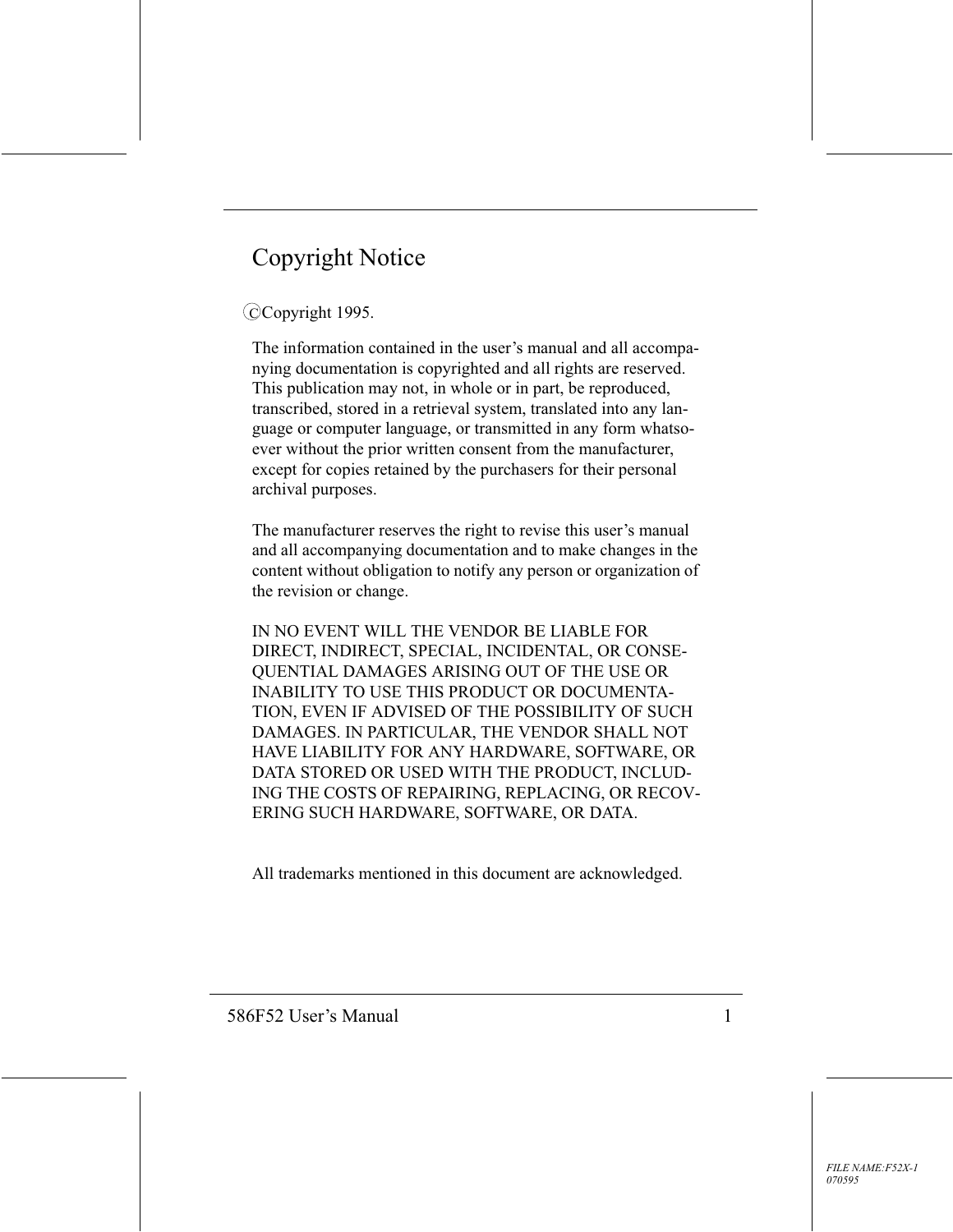# Table Of Contents

| Chapter 1                                        |                |
|--------------------------------------------------|----------------|
| <b>Introduction</b>                              |                |
| 586F52 Mainboard Features                        | 4              |
| Power Supply for 586F52 Mainboard                | 5              |
| Chapter 2                                        |                |
| <b>Hardware Guide</b>                            |                |
| Before You Begin                                 | 6              |
| 586F52 Mainboard Layout                          | $\overline{7}$ |
| Connectors                                       | 9              |
| Cache Memory                                     | 10             |
| <b>System Memory</b>                             | 12             |
| <b>CPU Bus Clock Selection</b>                   | 14             |
| CPU Core to Bus Clock Ratio Selection            | 14             |
| <b>CPU</b> Voltage Selection                     | 15             |
| <b>VRM</b> Header                                | 15             |
| <b>CMOS RAM Clearance</b>                        | 16             |
| <b>ECP DMA Channel Selection</b>                 | 16             |
| Parallel Port Interrupt Selection                | 16             |
| Cable Set                                        | 17             |
| Chapter 3                                        |                |
| <b>Software Guide</b>                            |                |
| Software Setup                                   | 18             |
| <b>Running Award BIOS</b>                        | 18             |
| The Main Program Screen                          | 19             |
| <b>Standard CMOS Setup</b>                       | 20             |
| <b>BIOS Features Setup</b>                       | 22             |
| <b>Chipset Features Setup</b>                    | 25             |
| <b>Power Management Setup</b>                    | 27             |
| PCI Configuration Setup                          | 29             |
| PCI Expansion Card (Except PCI IDE) Installation | 30             |
| <b>PCI IDE Installation</b>                      | 32             |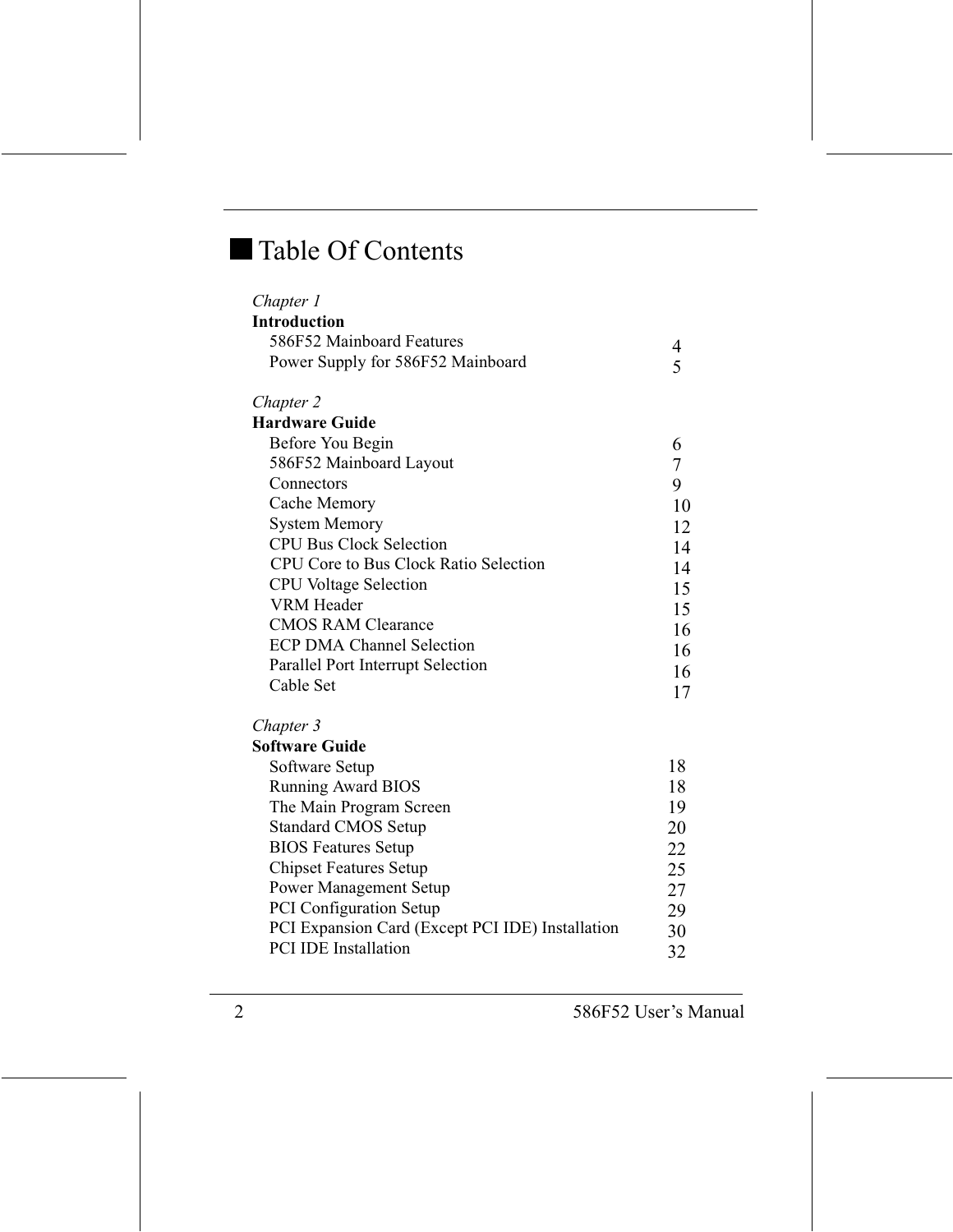| <b>Load BIOS Defaults</b>     | 33 |
|-------------------------------|----|
| Load Setup Defaults           | 33 |
| Password Setting              | 34 |
| <b>IDE HDD Auto Detection</b> | 34 |
| Save and Exit Setup           | 35 |
| Exit Without Saving           | 35 |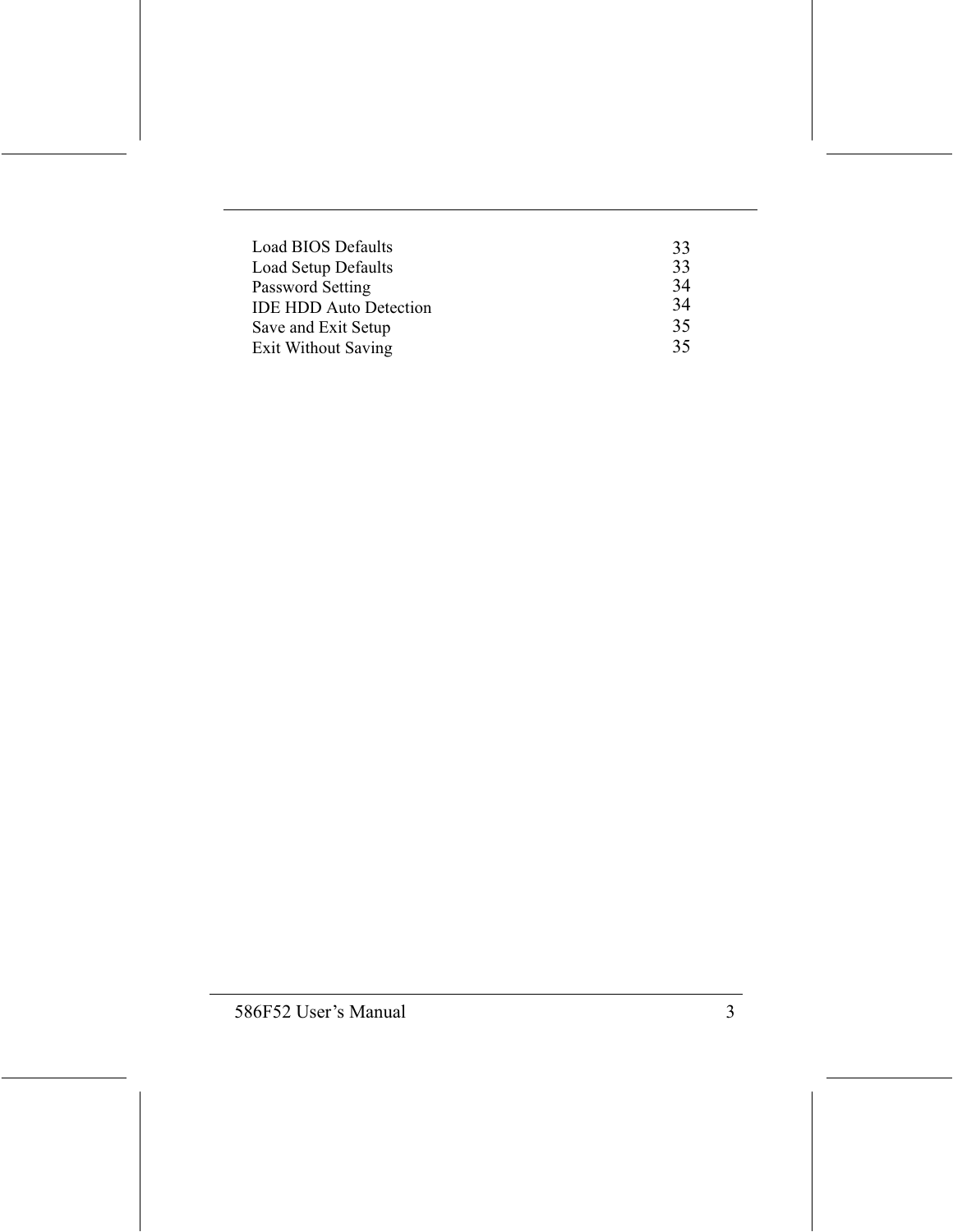# 1 Introduction

### **586F52 Mainhoard Features**

The 586F52 is a high performance, function enhanced computer mainboard that combines the power of Intel Pentium CPU and the PCI Local bus. The features integrated onto the 586F52 mainhoard are as follows:

- . Supports Intel Pentium 75/90/100/120/133 MHz CPU.
- . Intel Triton PCI chipset.
- . Optional 256KB/512KB external cache.
- . 72-pin DRAM SIMM modules in multiple configurations up to 128MB. EDO (Extended Data Output) and Asymmetric DRAM's are also supported.
- . On-board PCI Bus Master IDE controller with two connectors supporting up to 4 IDE devices.
- . On-board super I/O controller supporting 2 16550 Fast UART compatible serial ports, one parallel port with EPP and ECP capabilities and a floppy disk drive connector.
- . Award Pentium PCI BIOS.
- . System and Video BIOS relocateable to RAM area to enhance performance.
- . Fast A20, fast reset and hidden DRAM refresh to boost system performance.
- . Four 16-bit ISA and four 32-bit Bus Master PCI expansion slots, with one slot shared between ISA and PCI.
- . Three Power Saving Modes: Doze, Standby, and Suspend.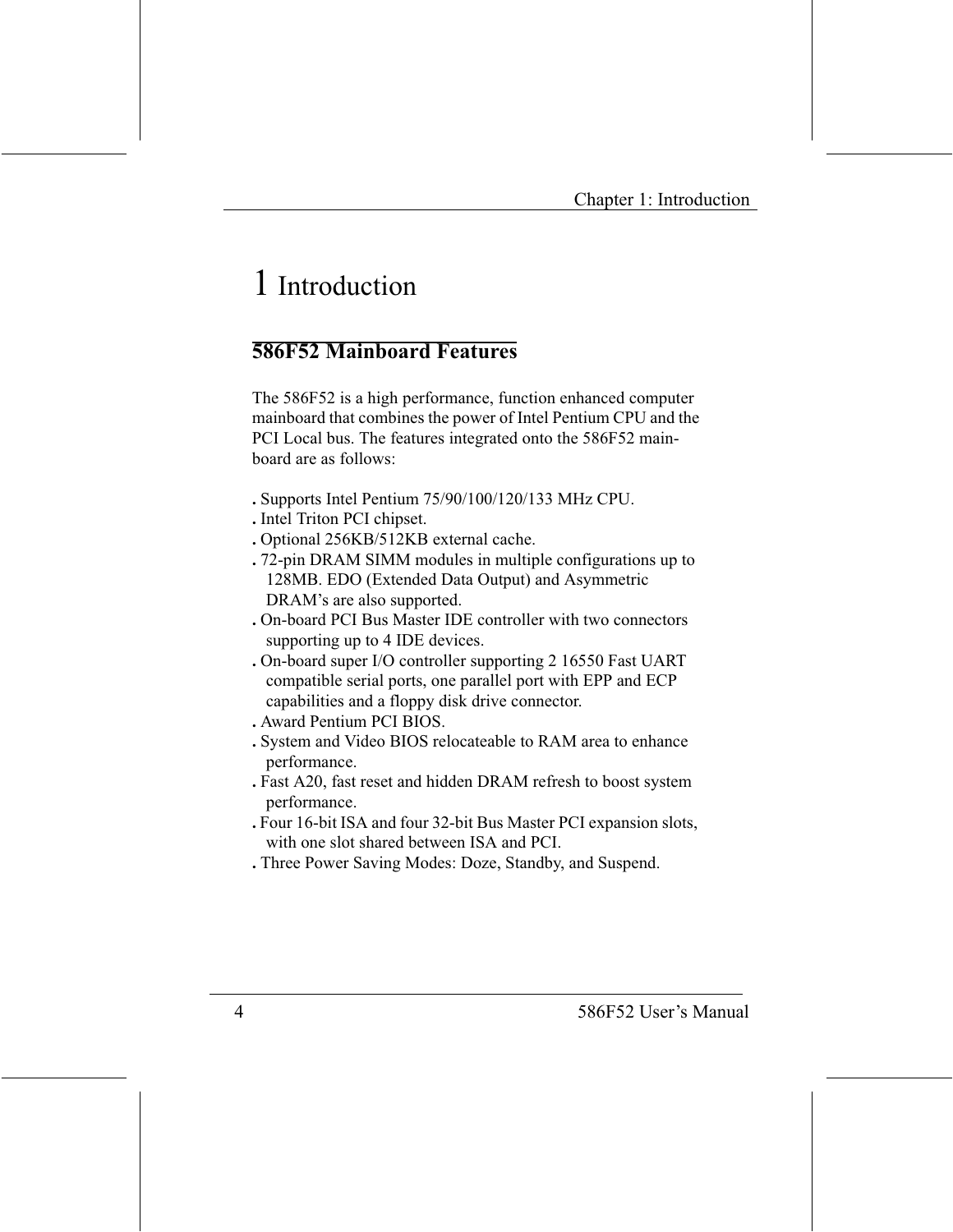# **Power Supply for 586F52 Mainboard**

A clean steady power source is necessary to get reliable performance from the system. With the high clock speeds of the CPU (running at 50 MHz or above) the quality of the power supply becomes even more important. Most power supplies on the market meet the standards required by the CPU. However some have been found to be out of specifications. To be certain of the highest performance by your system, be sure your power supply provides a voltage range from 5.25 volt maximum to 4.95 volt minimum.

In areas with noisy power transmission, we suggest the use of a line noise filter between the power and the computer.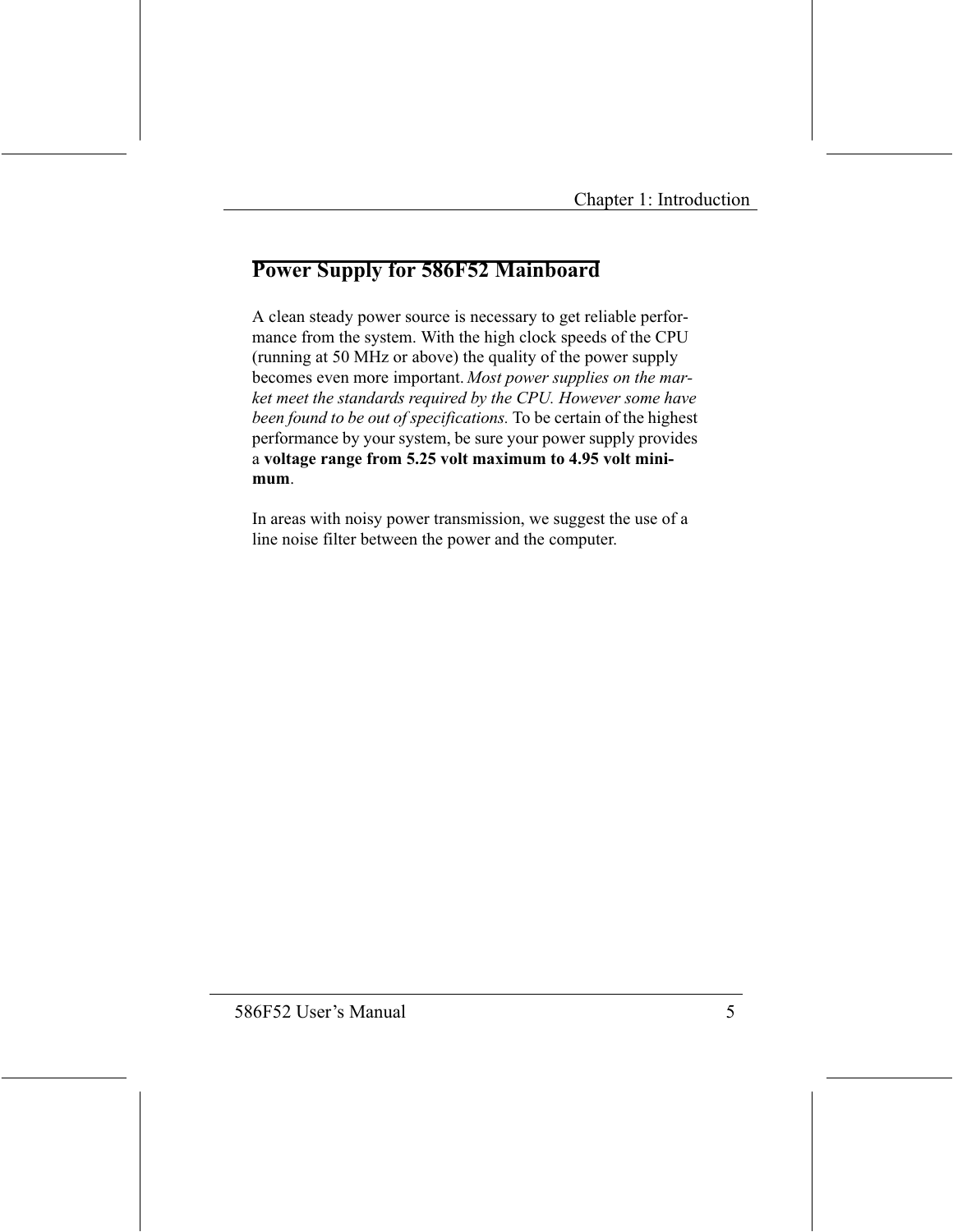# 2 Hardware Guide

# **Before You Begin**

Before removing the mainboard from its anti-static bag, you need to eliminate any static electricity that may be accumulated on your body. The charge that can build up in your body may be more than enough to damage integrated circuits on the system board. Therefore, it is important to observe basic precautions whenever you handle or use computer components. Although areas with humid climate are much less prone to static build-up, it is best to always safeguard against accidental damage that may lead to costly repairs. The following measures should be sufficient to protect your equipment from static discharge:

- . After removing the system cover, discharge any static electricity that might have accumulated in your body by touching a grounded or anti-static surface (e.g. anti-static pads). If nothing is available, touch the power supply housing. This assumes the system unit is plugged into the AC outlet. Be certain to do this before removing components from their anti-static coverings.
- . When handling separate cards, boards or modules, be cautious to avoid contacting with the components on them, and also with the "gold finger" connectors that plug into the expansion slot. It is best to handle them either by their edges or by mounting brackets that attach to the slot opening in the system cases. However, the above recommendation are just intended to avoid the static discharge problem.
- . Make certain that everything connects to the system case, including the power supply, is unplugged before doing the installation work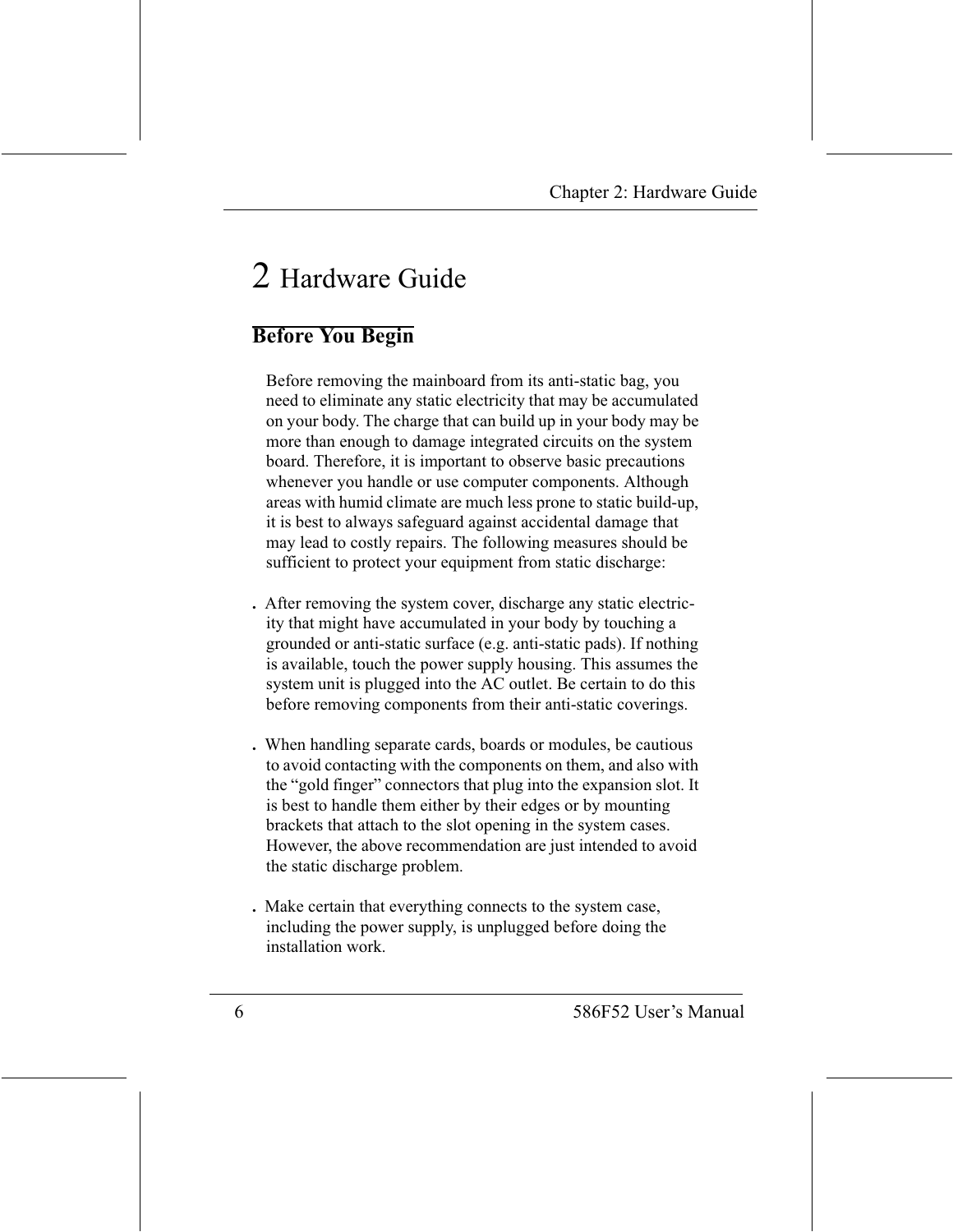### **586F52 Mainboard Layout**  $10\,$  $14$ 4  $12$ 5 6 13 7 Τ  $11$  $\overline{2}$  $\Box$  $\Box$ \_\_\_\_\_\_\_\_\_\_\_\_\_\_\_\_  $\frac{1}{2}$ 3 8  $15$  $\Box$ 1 \_\_\_\_\_\_\_\_\_\_\_\_\_\_\_\_\_\_\_\_  $\Box$ 9 0000000

 $1:$ CPU 2:TAG SRAM Chip 3:Cache SRAM Chips 4:ISA Expansion Slots 5:PCI/ISA Shared Slot

6:PCI Expansion Slots 7:SIMM Module Sockets 8:BIOS ROM 9: Dallas Compatible RTC 10:Keyboard Connector

- 11:IDE Connectors 12: Floppy Drive Connector
- 13: Parallel Port Connector
- 14:Serial Port Connectors
- 15: VRM Header (Option)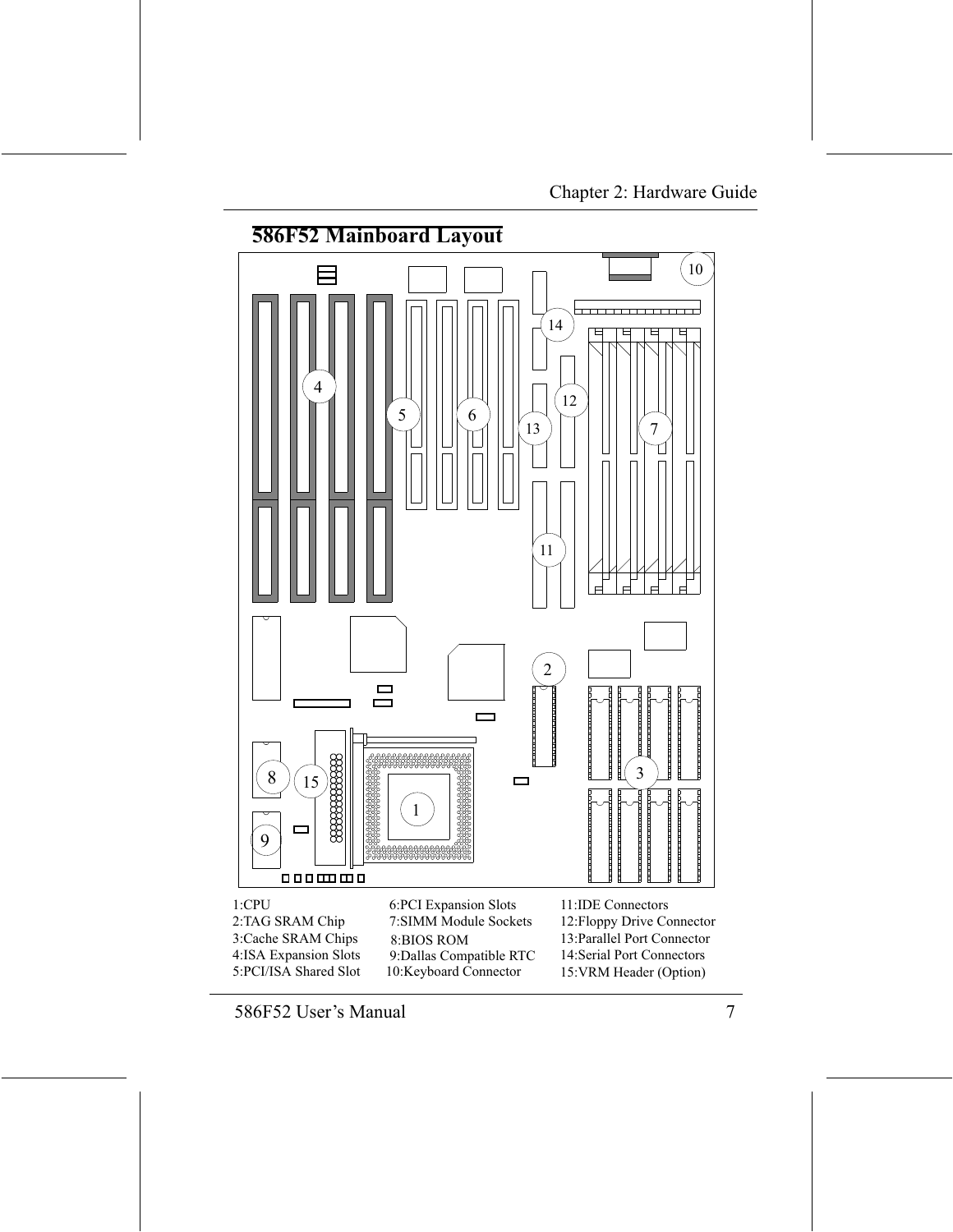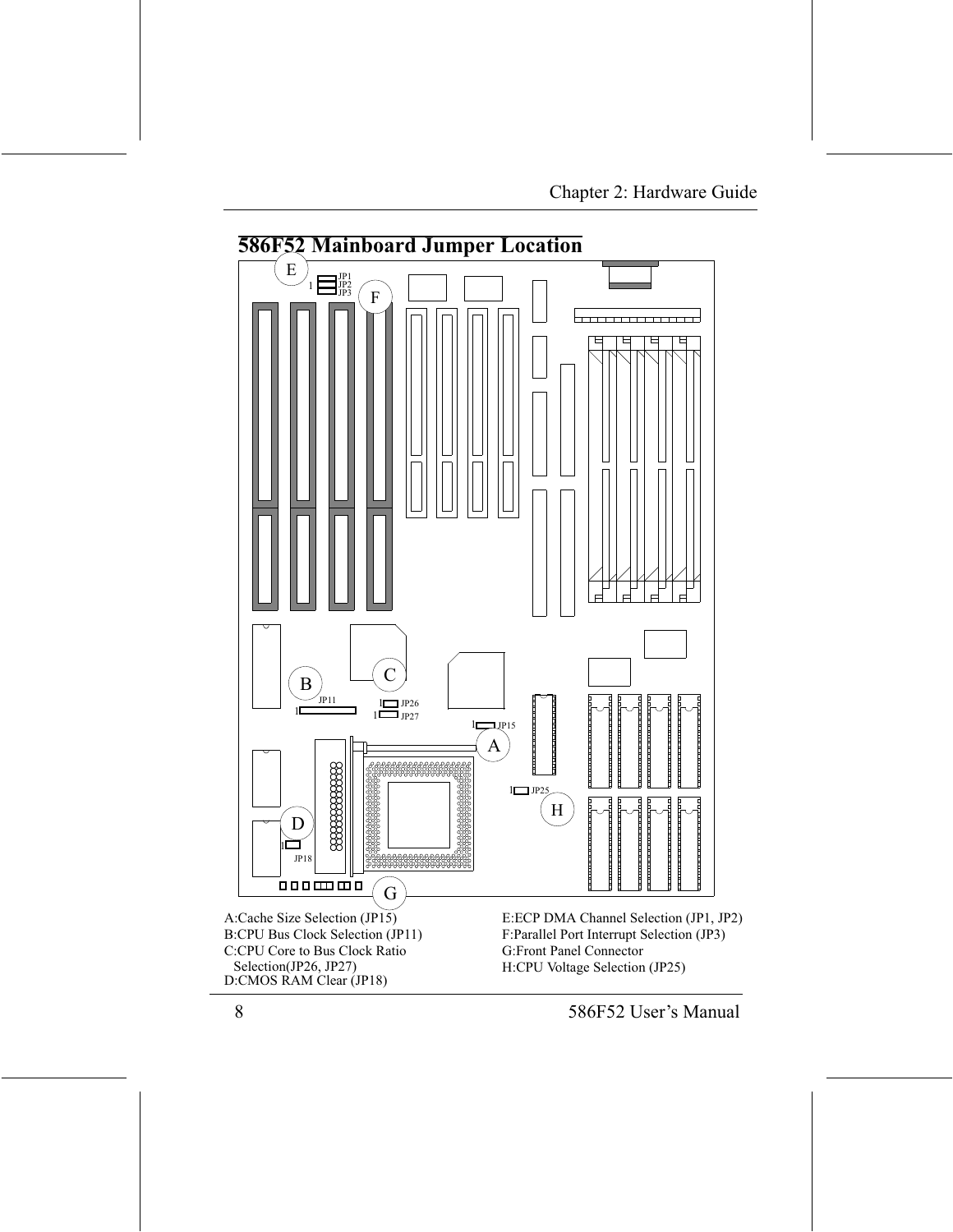# **Connectors**

Hard Drive LED



On: Hard Drive Active

Turbo LED



Light On: Turbo Speed

Reset



**GND** 

Press To Reset the System

On: Disable Keyboard Light On:+5V Exists

Speaker

KeyLock



**Break** 



Press to enter the power saving suspend mode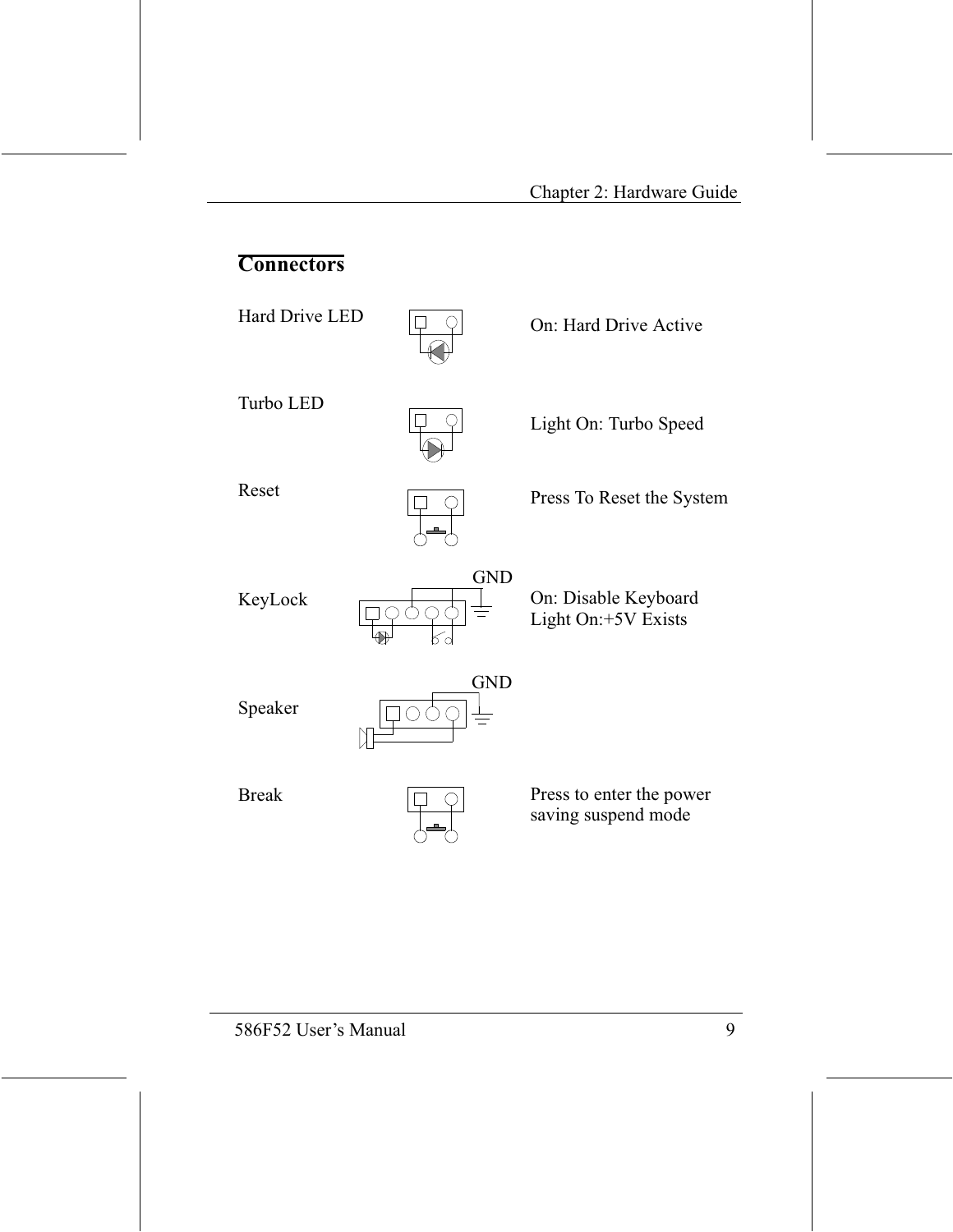# **Cache Memory**

The 586F52 mainboard has two external cache options installed; 256KB, 512KB. The Tag RAM uses 5V SRAM chip and the data RAM use 3.3V/5V mix-mode SRAM chips. All SRAMs must have a speed of 15ns or faster. The chart below shows the SRAM chips required for each configuration.

| Cache<br><b>Size</b> | Tag RAM                                         | Data RAM                  |
|----------------------|-------------------------------------------------|---------------------------|
| 256KB                | one 5V 8Kx8 or<br>16Kx8 or 32Kx8<br><b>SRAM</b> | 8 mix-mode<br>32Kx8 SRAMs |
| 512KB                | one $5V$ 16Kx8 or<br>32Kx8 SRAM                 | 8 mix-mode<br>64Kx8 SRAMs |

The figures below show where to install the SRAM chips and jumper setting for each configuration.

Note:

Top 4 socket pins must be open when install a 28-pin SRAM chip in a 32-pin socket.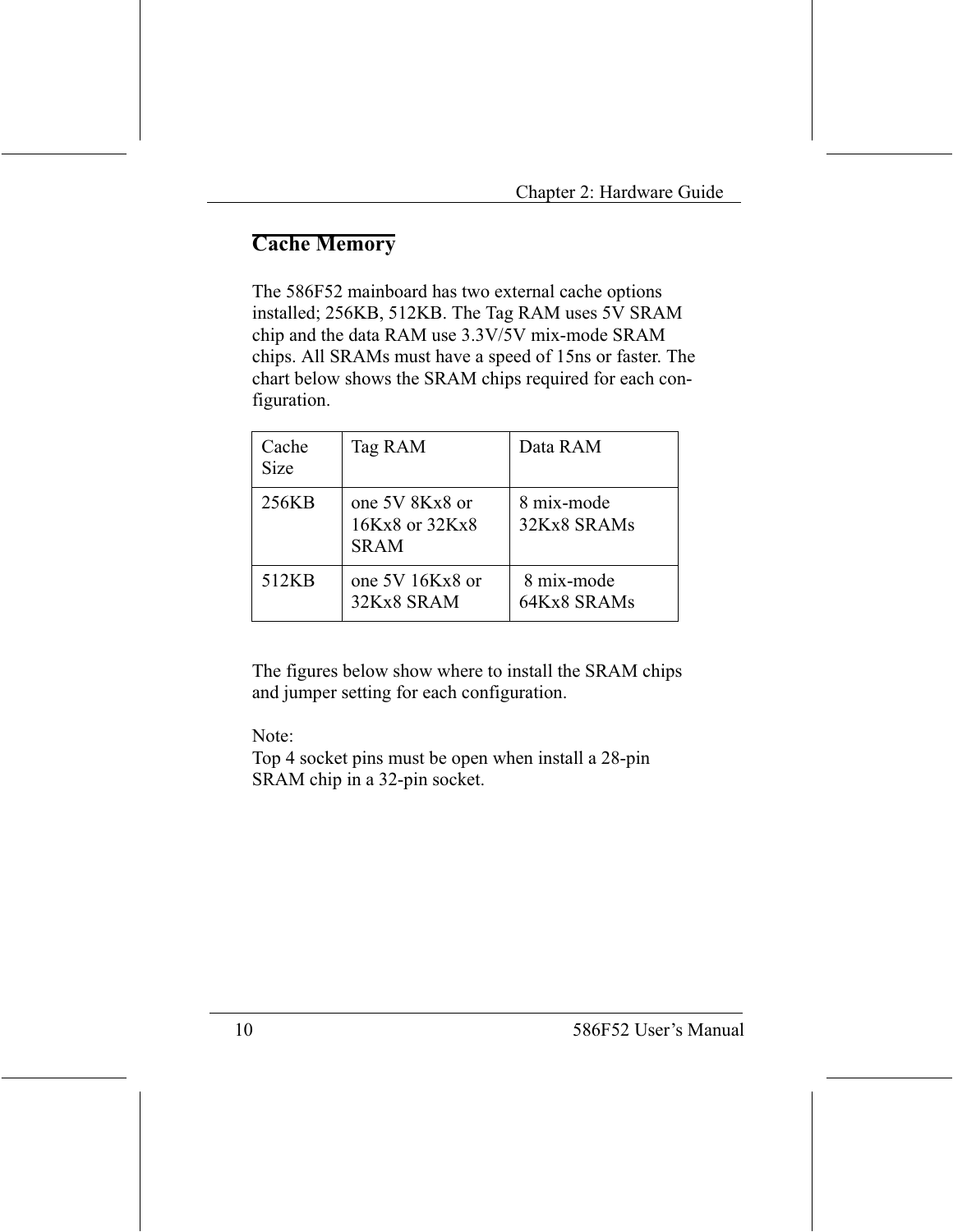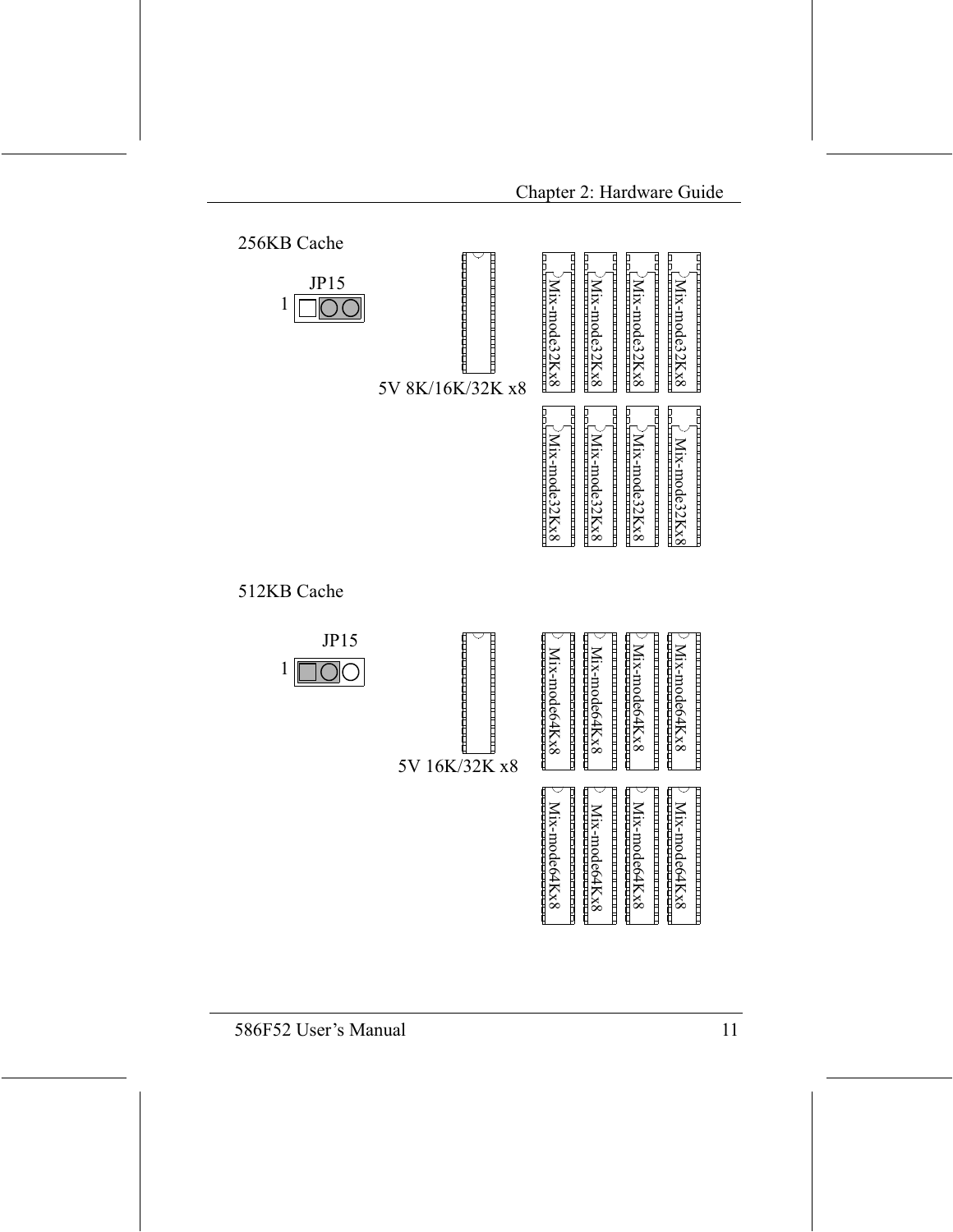### **System Memory**

Memory can be installed by using 4MB(S), 8MB(D), 16MB(S), or 32MB(D) 72-pin SIMM modules. S means single side and D means double side. Due to the 586F52 mainboard high speed design, the memory modules for the 586F52 must meet all of following requirements:

Modules Size: Single side 4MB, 16MB Double side 8MB, 32MB DRAM Mode: Fast page mode or EDO (Extended Data Output) Mode) DRAM Speed: 70ns or faster RAS Access Time:  $60ns \approx 70ns$ CAS Access Time:  $10ns \sim 25ns$ 

SIMMs have cut-out at one end that matches an extension on one of the vertical posts of each socket.



. You must use two SIMM modules at a time, and each pair of modules must be the same size, mode, and speed.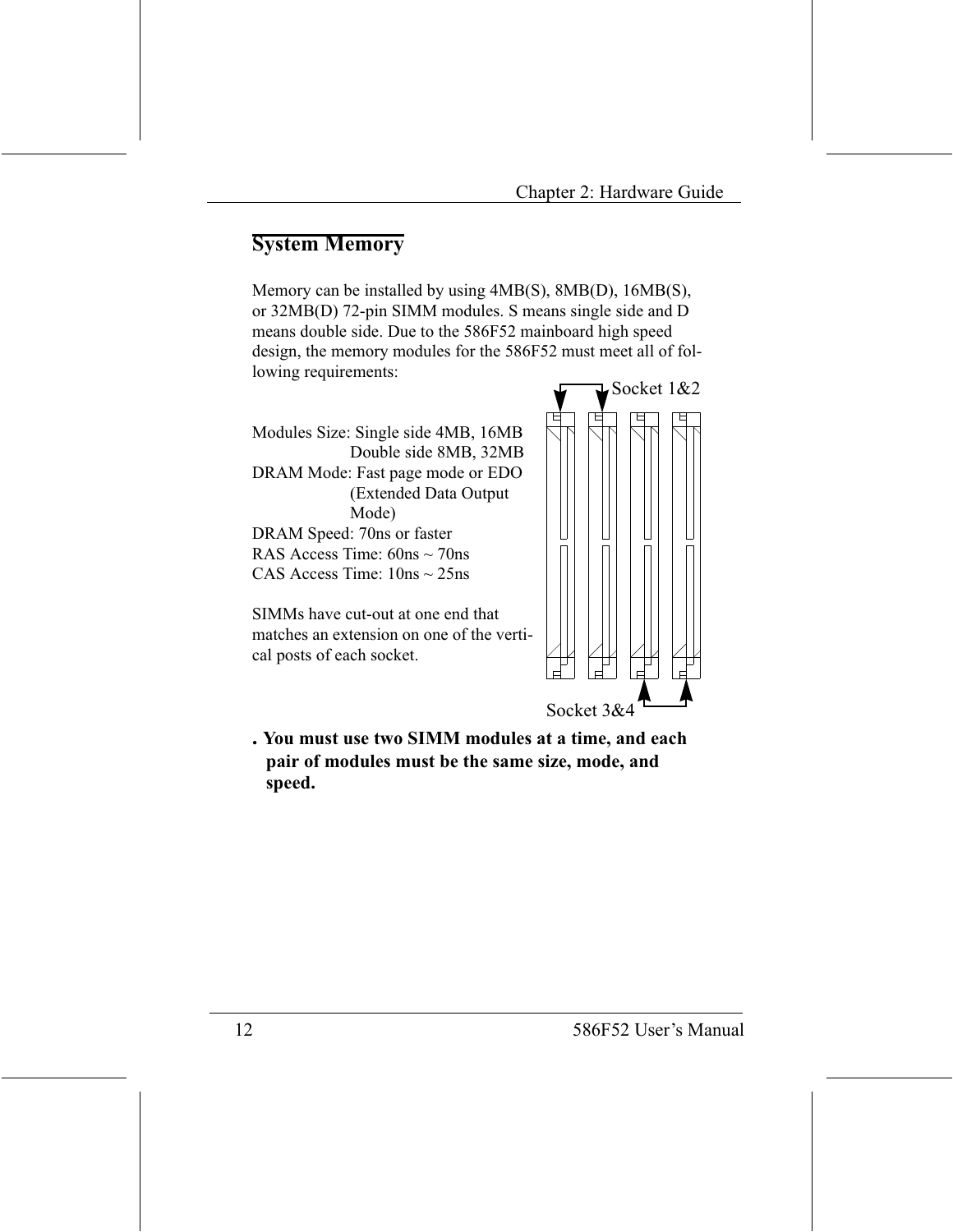| SIMM Socket 1&2 | SIMM Socket 3&4 | <b>Total Memory</b> |
|-----------------|-----------------|---------------------|
| 4MBx2           | <b>NONE</b>     | 8MB                 |
| 4MBx2           | 4MBx2           | 16MB                |
| 4MBx2           | 8MBx2           | 24MB                |
| 4MBx2           | 16MBx2          | 4oMB                |
| 4MBx2           | $32MB \times 2$ | 72MB                |
| 8MBx2           | <b>NONE</b>     | 16MB                |
| 8MBx2           | 4MBx2           | 24MB                |
| 8MBx2           | 8MBx2           | 32MB                |
| 8MBx2           | 16MBx2          | 48MB                |
| 8MBx2           | 32MBx2          | <b>80MB</b>         |
| 16MB x 2        | <b>NONE</b>     | 32MB                |
| 16MB x 2        | 4MBx2           | 40MB                |
| 16MB x 2        | 8MBx2           | 48MB                |
| 16MB x 2        | 16MB x 2        | 64MB                |
| 16MB x 2        | 32MB x 2        | 96MB                |
| 32MB x 2        | <b>NONE</b>     | 64MB                |
| $32MB \times 2$ | 4MBx2           | <b>72MB</b>         |
| $32MB \times 2$ | 8MBx2           | <b>80MB</b>         |
| 32MB x 2        | 16MB x 2        | 96MB                |
| 32MB x 2        | 32MBx2          | 128MB               |
| <b>NONE</b>     | 4MBx2           | 8MB                 |
| <b>NONE</b>     | 8MBx2           | 16MB                |
| <b>NONE</b>     | 16MBx2          | 32MB                |
| <b>NONE</b>     | 32MB x 2        | 64MB                |
|                 |                 |                     |

The following are all available memory configurations:

586F52 User's Manual 13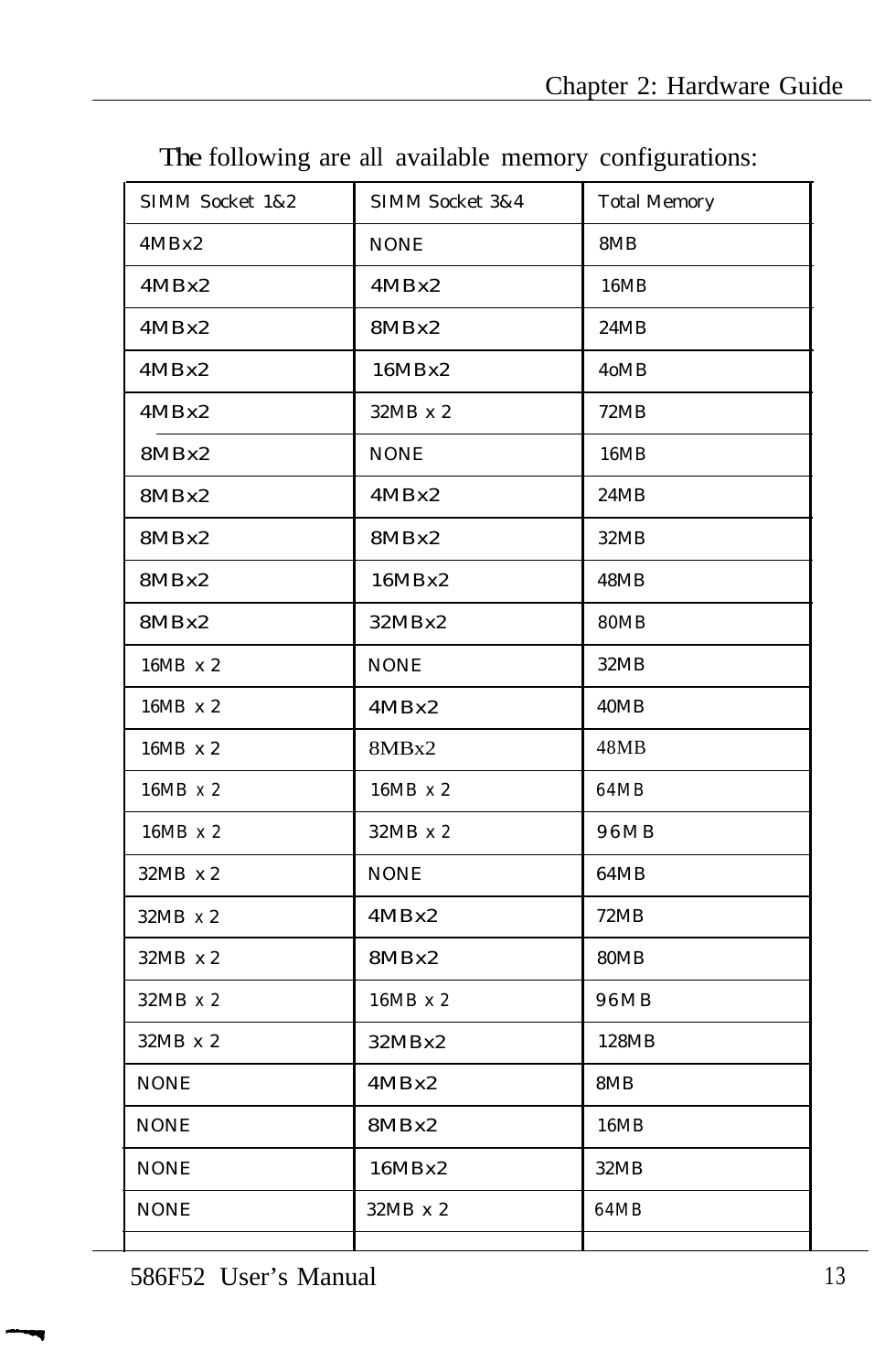### **CPU Bus Clock Selection**

. The jumper selects different CPU Bus Clock.



### **CPU Core to Bus Clock Ratio Selection**

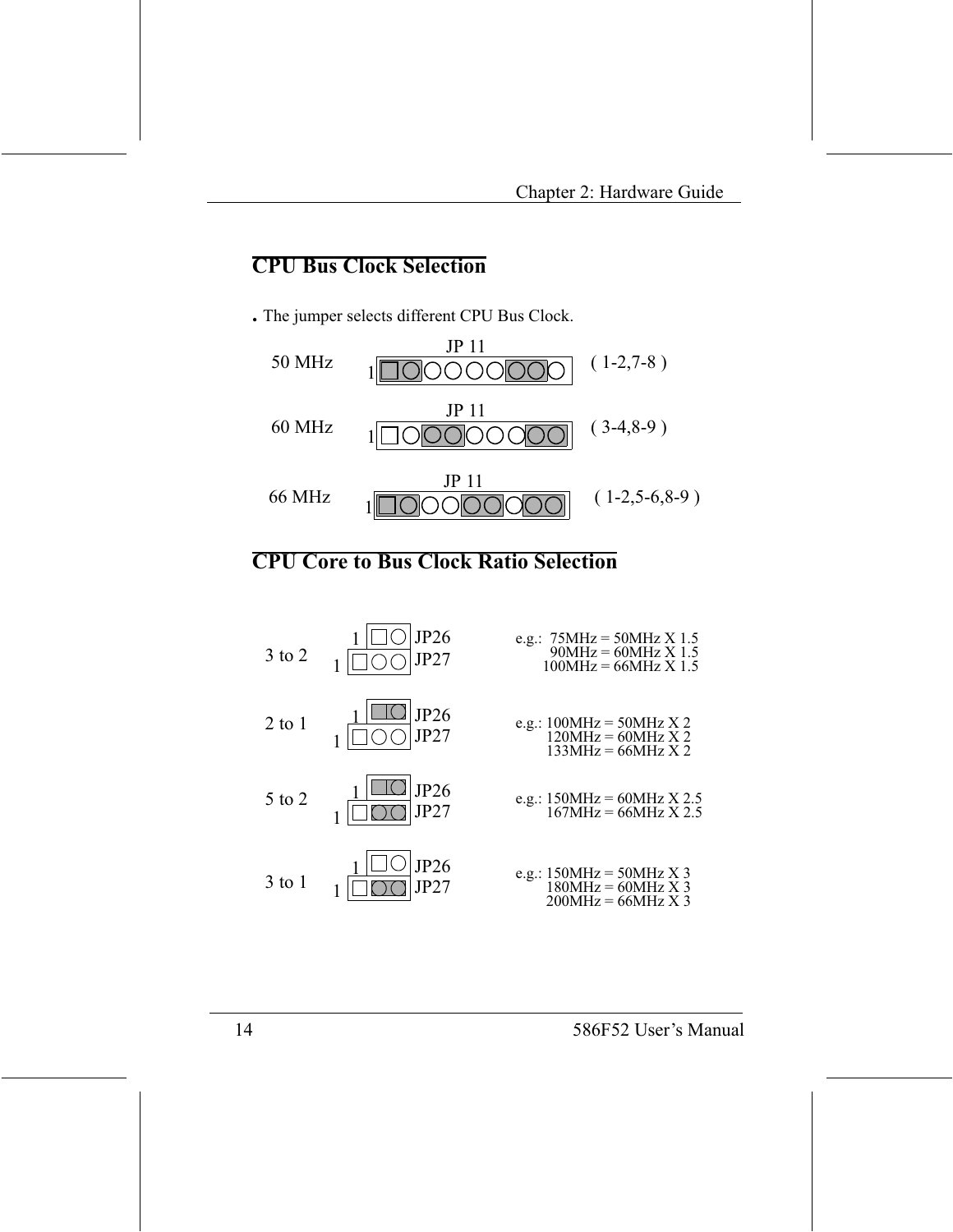## **CPU Speed Selection**

. Selecting the CPU Speed. If you install a CPU with a different operating speed, you must change the CPU speed jumper setting.



### **CMOS RAM Clearance**

. Clearing CMOS RAM Data If you need to clear the CMOS RAM data, put a shunt on JP I8 for 5 seconds and the data stored in the CMOS RAM will be wiped out.

## **BIOS Type Selection**

. These jumpers select different types of BIOS.







EPROM 5V FLASH 12V FLASH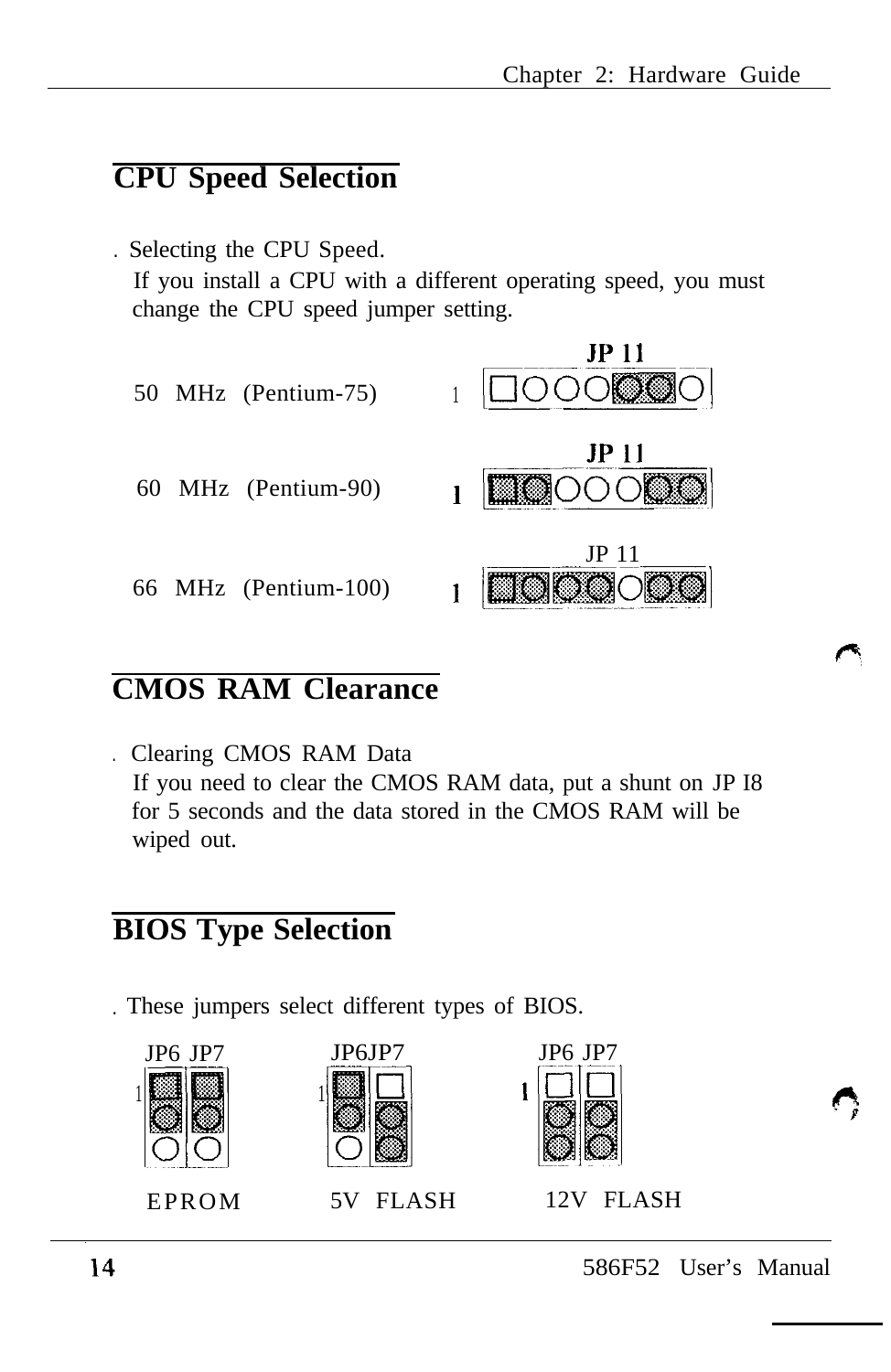### **IDE Interrupt Selection**

. These jumpers select the interrupts used by IDE drives.

ISA Interrupts (Default)  $1 \parallel \blacksquare$   $\bigcirc \parallel$  JP4



Cliipset Interrupts

# **ECP DMA Channel Selection**

. These jumpers select the DMA channel used by ECP

DMA Channel 1 (Default)  $1 \parallel \parallel \parallel \parallel \parallel$ 



| DMA Channel 3 | $1$ $\Box$ |  |
|---------------|------------|--|
|---------------|------------|--|

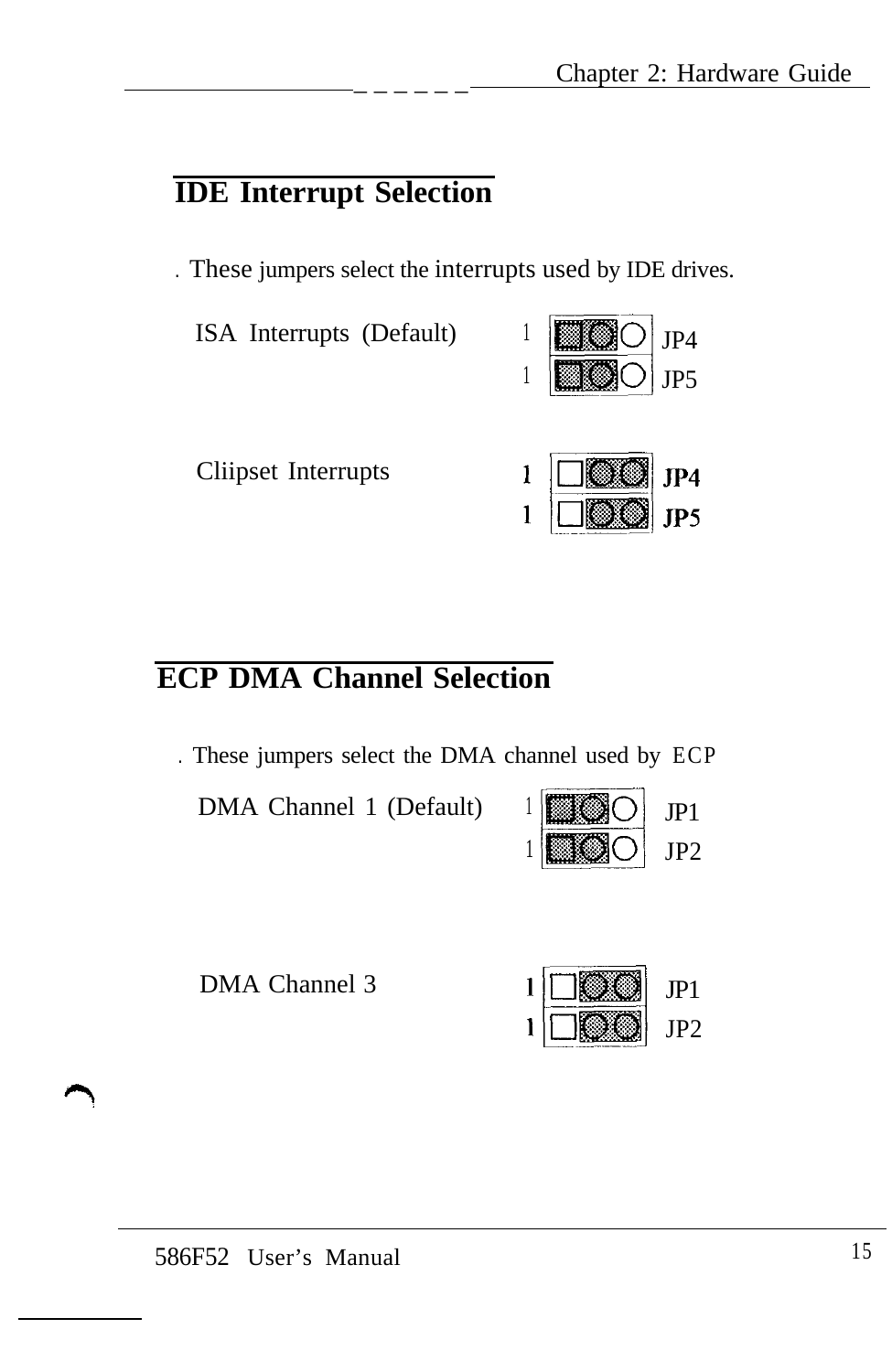# **VRM Header**

. This is an option for future CPU. If there is no VRM header installed, this board can work with 3V CPU only. If VRM header is installed, you may use VRM for CPU's power or install 2 shunts for 3V CPU see figure below.



# **VRM** Header



### **CPU Voltage Selection**

. This jumper selects different voltage for the CPU.

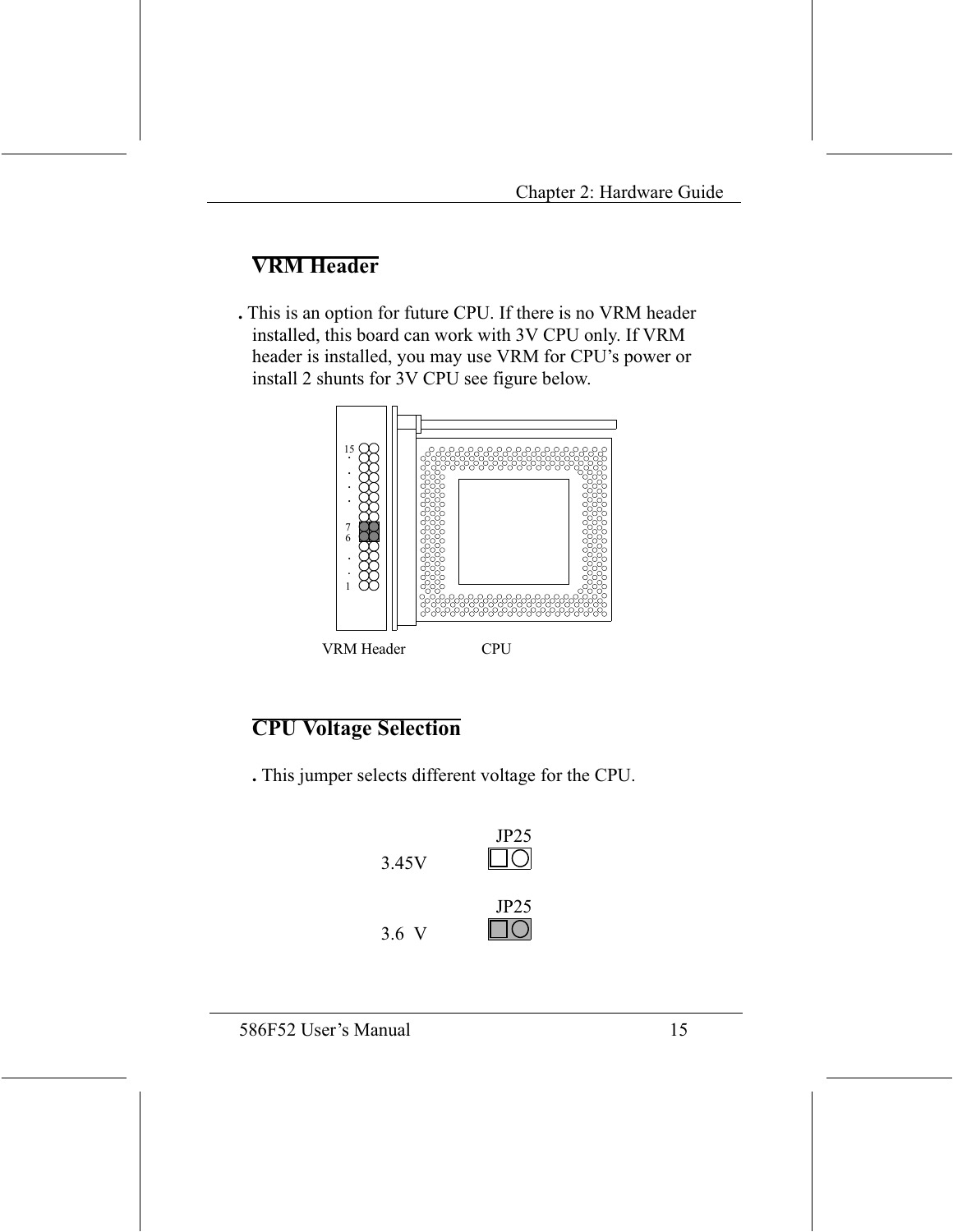# **CMOS RAM Clearance**

. Clearing CMOS RAM Data If you need to clear the CMOS RAM data, put a shunt on JP18 for 5 seconds and the data stored in the CMOS RAM will be wiped out.

### **ECP DMA Channel Selection**

. These jumpers select the DMA channel used by ECP.

DMA Channel 1 (Default)

|  | ,, |
|--|----|

DMA Channel 3



### **Parallel Port Interrupt Selection**

. This jumper select the interrupt used by the parallel port.

| Interrupt 7 (Default) | $1$ $\Box$ $\odot$ $\Box$ JP3 |  |
|-----------------------|-------------------------------|--|
|-----------------------|-------------------------------|--|

Interrupt 5



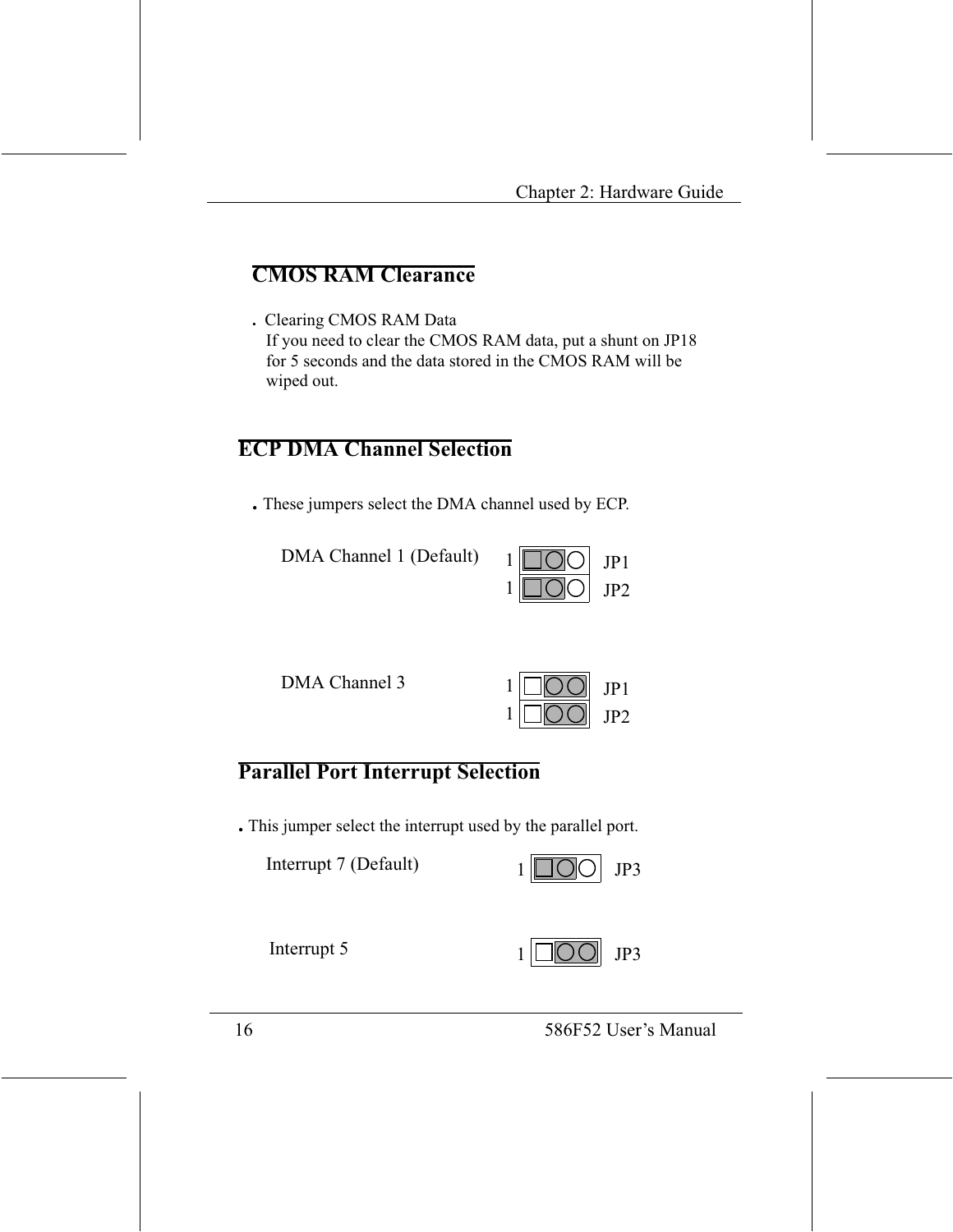# **Cable Set**

- . Included with 586F52 mainboard is a cable set which contains:
	- one IDE Cable.
	- one floppy disk drive cable.
	- one serial port and parallel port cable with mounting bracket.
	- one serial port cable with mounting bracket.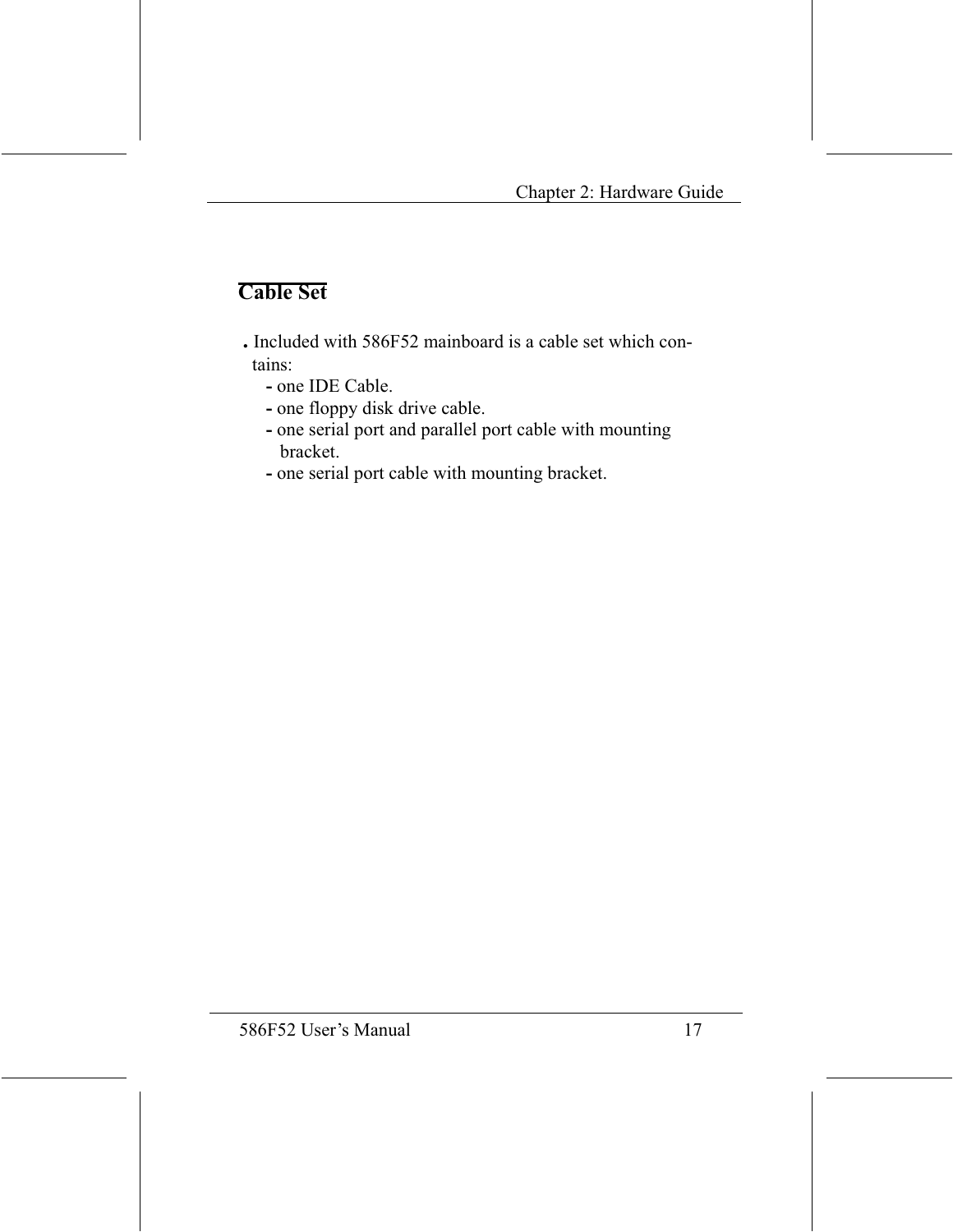# 3 Software Guide

### **Software Setup**

After hardware configuration of 586F52 mainboard is completed, and system hardware has been assembled, the completed system may be powered up. At this point, software setup should be run to ensure that system information is correct.

Normally, system setup is needed when the system hardware is not identical with the information contained in the CMOS RAM, whenever the CMOS RAM has lost power, or the system features need to be changed.

### **Running AWARD BIOS**

When the system is powered on, the BIOS will enter the Power-On Self Test (POST) routines. These routines perform various diagnostic checks at the time the system is powered up; if an error is encountered, the error will be reported in one of two different ways. If the error occurs before the display device is initialized, a series of beeps will be transmitted. If the error occurs after the display device is initialized, the screen will display the error message.

After the POST routines are completed, the following message appears:

"Press DEL to enter SETUP"

To access the AWARD BIOS SETUP program, press the <DEL> key. The main program screen will be displayed at this time.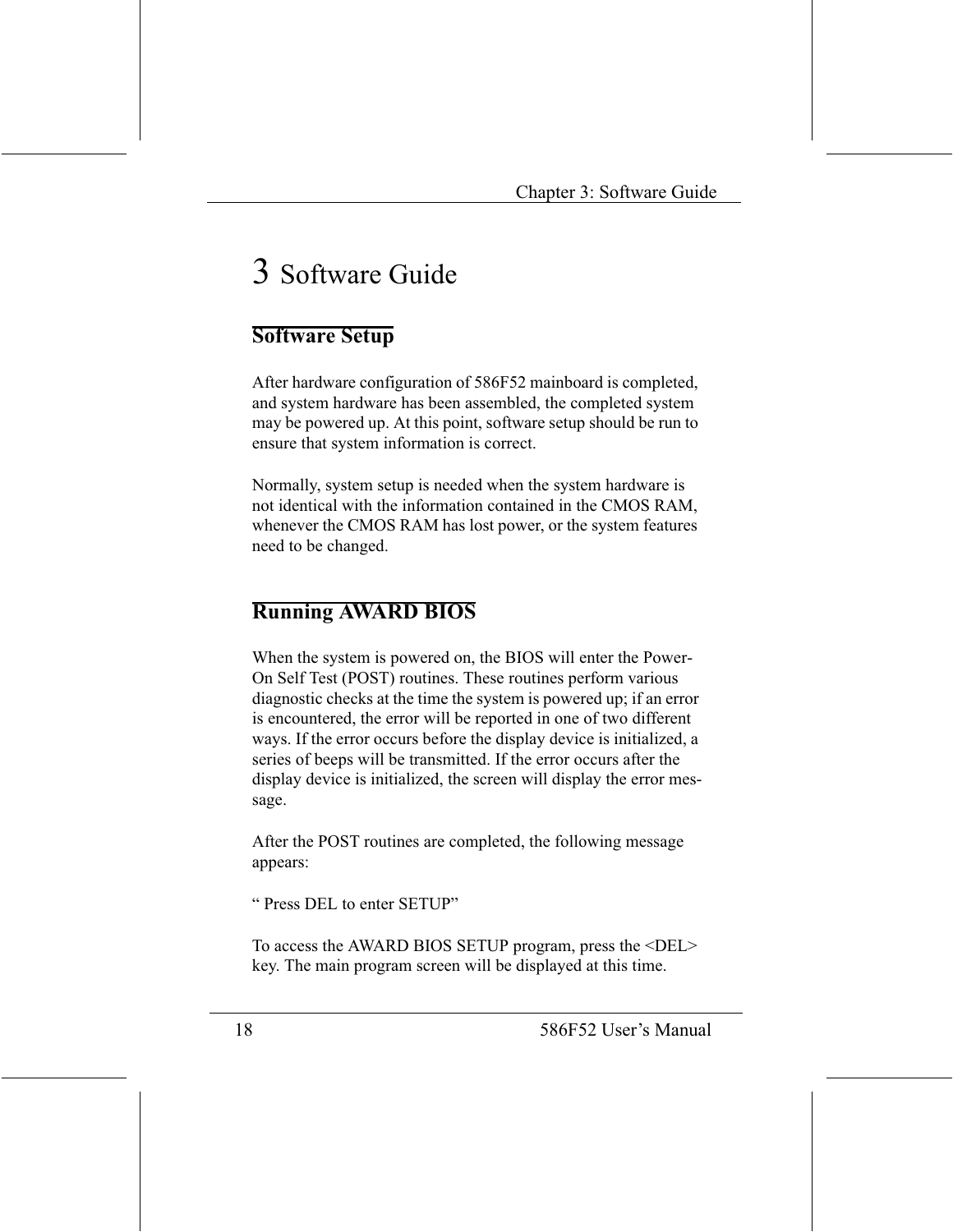### The Main Program Screen

| ROM PCI/ISA BIOS (2A59CF2H)<br>CMOS SETUP UTILITY<br>AWARD SOFTWARE, INC. |                                                       |  |  |  |
|---------------------------------------------------------------------------|-------------------------------------------------------|--|--|--|
| STANDARD CMOS SETUP                                                       | PASSWORD SETTING                                      |  |  |  |
| <b>BIOS FEATURES SETUP</b>                                                | <b>IDE HDD AUTO DETECTION</b>                         |  |  |  |
| <b>CHIPSET FEATURES SETUP</b>                                             | <b>SAVE &amp; EXIT SETUP</b>                          |  |  |  |
| POWER MANAGEMENT SETUP                                                    | <b>EXIT WITHOUT SAVING</b>                            |  |  |  |
| <b>PCI CONFIGURATION SETUP</b>                                            |                                                       |  |  |  |
| <b>LOAD BIOS DEFAULTS</b>                                                 |                                                       |  |  |  |
| <b>LOAD SETUP DEFAULTS</b>                                                |                                                       |  |  |  |
| ESC: Quit<br>F10:Save & Exit Setup                                        | $\leftarrow$ :Select Item<br>(SHIFT) F2: Change Color |  |  |  |
| Time, Date, Hard Disk Type                                                |                                                       |  |  |  |

Listed below are explanations of the keys displayed at the bottom of the screen:

<ESC>: Exit the utility.

ARROW KEYS: Use arrow keys to move cursor to desired selection.

<F10>: Saves all changes made to Setup and exits program.

<Shift><F2>: Changes background and foreground colors.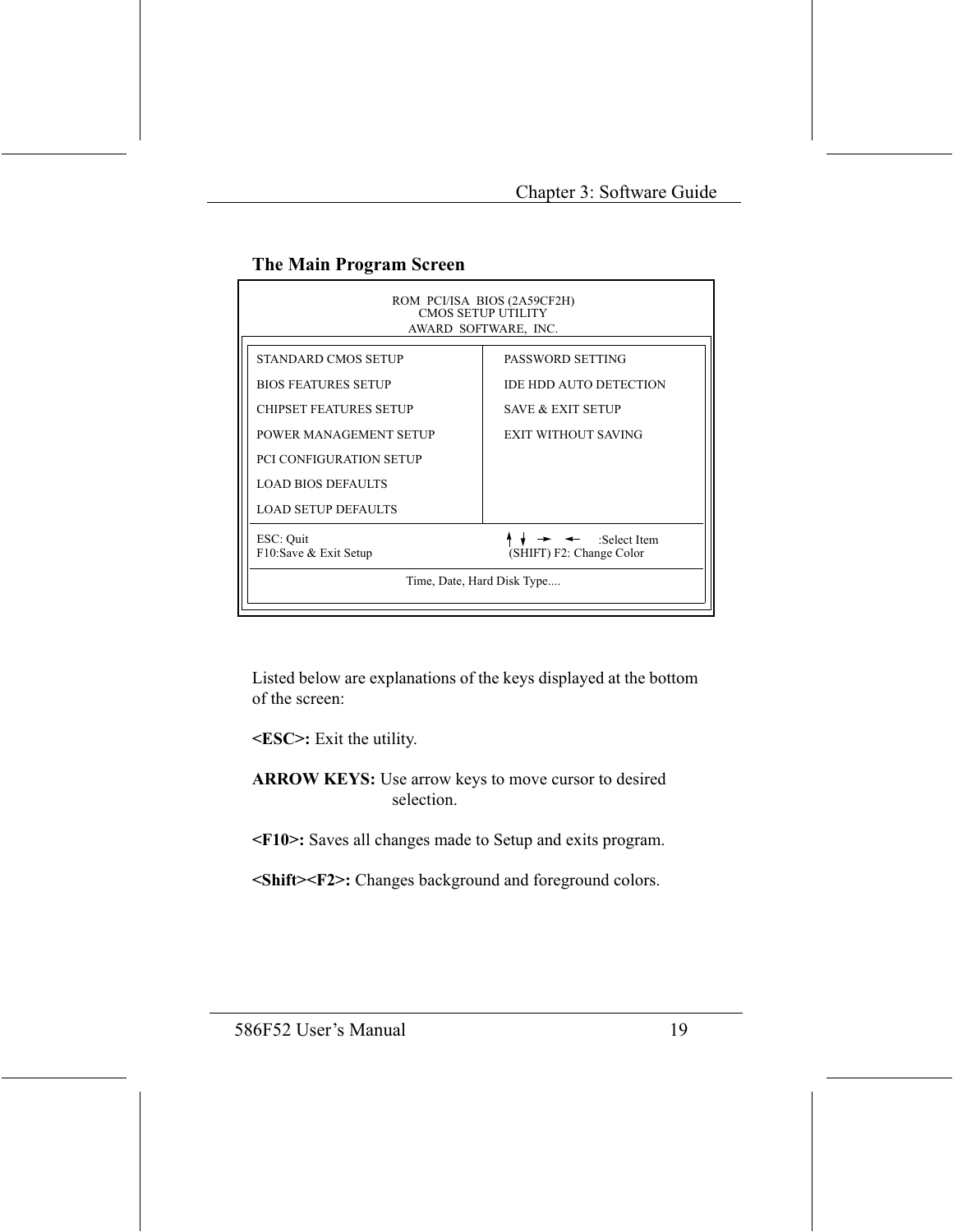# **Standard CMOS Setup**

Selecting "STANDARD CMOS SETUP "on the main program screen displays this menu:

#### **Standard CMOS Setup Screen**

| ROM PCI/ISA BIOS (2A59CF2H)<br>STANDARD CMOS SETUP<br>AWARD SOFTWARE, INC |              |                |                |          |                                |                          |               |               |
|---------------------------------------------------------------------------|--------------|----------------|----------------|----------|--------------------------------|--------------------------|---------------|---------------|
| Date (mm:dd:yy): Wed, Jun 28 1995                                         |              |                |                |          |                                |                          |               |               |
| Time (hh:mm:ss): 10:00:00                                                 |              |                |                |          |                                |                          |               |               |
| <b>HARD DISKS</b>                                                         | <b>TYPE</b>  | SIZE.          |                |          | CYLS HEAD PRECOMP LANDZ SECTOR |                          |               | <b>MODE</b>   |
| Primary Master                                                            | : User $213$ |                | 685            | 16       | 65535                          | 684                      | 38            | <b>NORMAL</b> |
| Primary Slave : None 0                                                    |              |                | $\mathbf{0}$   | $\Omega$ |                                | $\mathbf{0}$<br>$\Omega$ | $\Omega$      |               |
| Secondary Master                                                          | : None       | $\overline{0}$ | $\overline{0}$ | $\Omega$ | $\Omega$                       | $\Omega$                 | $\Omega$      |               |
| Secondary Slave                                                           | : None       | $\Omega$       | $\Omega$       | $\Omega$ | $\Omega$                       | $\Omega$                 | $\Omega$      |               |
| Drive A : None                                                            |              |                |                |          |                                |                          | Base Memory:  | 640K          |
| Drive B: None                                                             |              |                |                |          |                                | Extended Memory: 15360K  |               |               |
|                                                                           |              |                |                |          |                                |                          | Other Memory: | 384K          |
| Video : $EGA/VGA$                                                         |              |                |                |          |                                |                          |               |               |
| Total Memory: 16384K<br>Halt On: All Errors                               |              |                |                |          |                                |                          |               |               |
| ESC: Quit<br>$PU/PD/+/-: Modify$<br>:Select Item                          |              |                |                |          |                                |                          |               |               |
| F1: Help<br>(SHIFT) F2<br>:Change Color                                   |              |                |                |          |                                |                          |               |               |

The Standard CMOS Setup utility is used to configure the following features:

Set Date: Month, Date, Year.

Set Time: Hour, Minute, and Second. Use 24 Hour clock format (for PM numbers, add 12 to the hour, you would enter 4:30 p.m. as 16:30).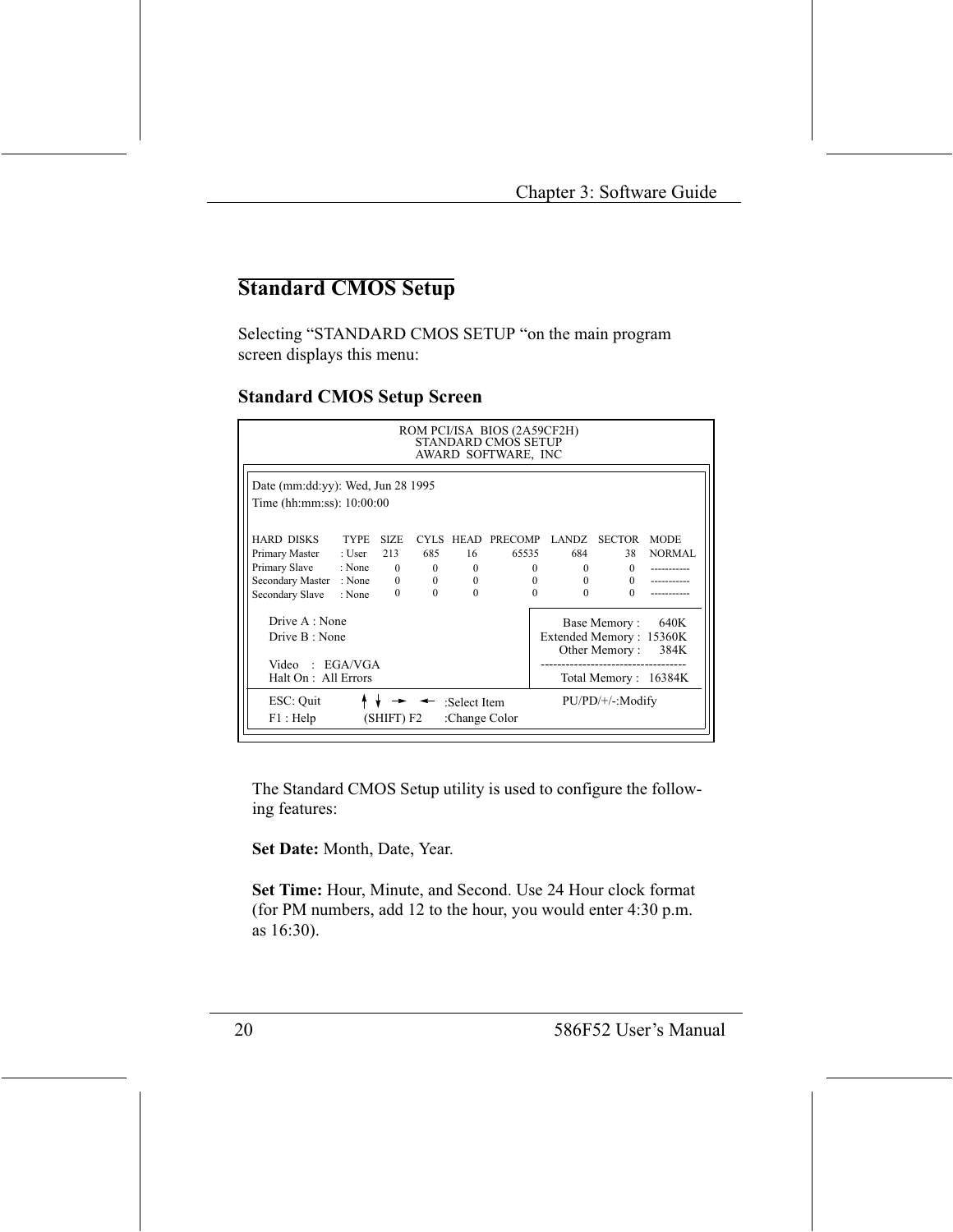**Hard Disks:** Hard disk type from 1 to 45 are standard ones; type "Auto" is IDE HDD auto detection; type "User" is user definable, and Type "None" is not installed (e.g. SCSI). You must enter hard disk parameters for each drive.

There are six categories of information you must enter for a normal mode IDE HDD: "CYLS" (number of cylinders), "HEAD" (number of heads), "PRECOMP" (write precompensation), "LANDZ" (landing zone), "SECTOR" (number of sectors) and "MODE" (Normal, LBA, Large). The hard disk vendor's or system manufacturer's documentation should provide you the information needed. For an IDE hard drive, you can use the "IDE HDD AUTO DETECTION" utility in the main program screen to get this information.

The Award BIOS supports three HDD modes: NORMAL, LBA, and LARGE.

**NORMAL** mode: Generic access mode in which neither the BIOS nor the IDE controller will make any transformation during accessing. The maximum HDD size supported by the NORMAL mode is 528 Megabytes.

**LBA mode:** Logical Block Addressing mode is an HDD accessing method to overcome the 528Megabytes bottleneck. The number of cylinders, heads, and sectors shown in setup may not be the number physically contained in the HDD. During HDD accessing, the IDE controller will transform the logical address described by the cylinder, head and sector numbers into its own physical address inside the HDD. The maximum HDD size supported by the LBA mode is 8.4 Gigabytes.

**LARGE mode:** Some IDE HDD contain more than 1024 cylinders without LBA support. This access mode tricks DOS (or other OS) that the number of cylinders is less than 1024 by dividing it by 2. At the same time, number of heads is multiplied by 2.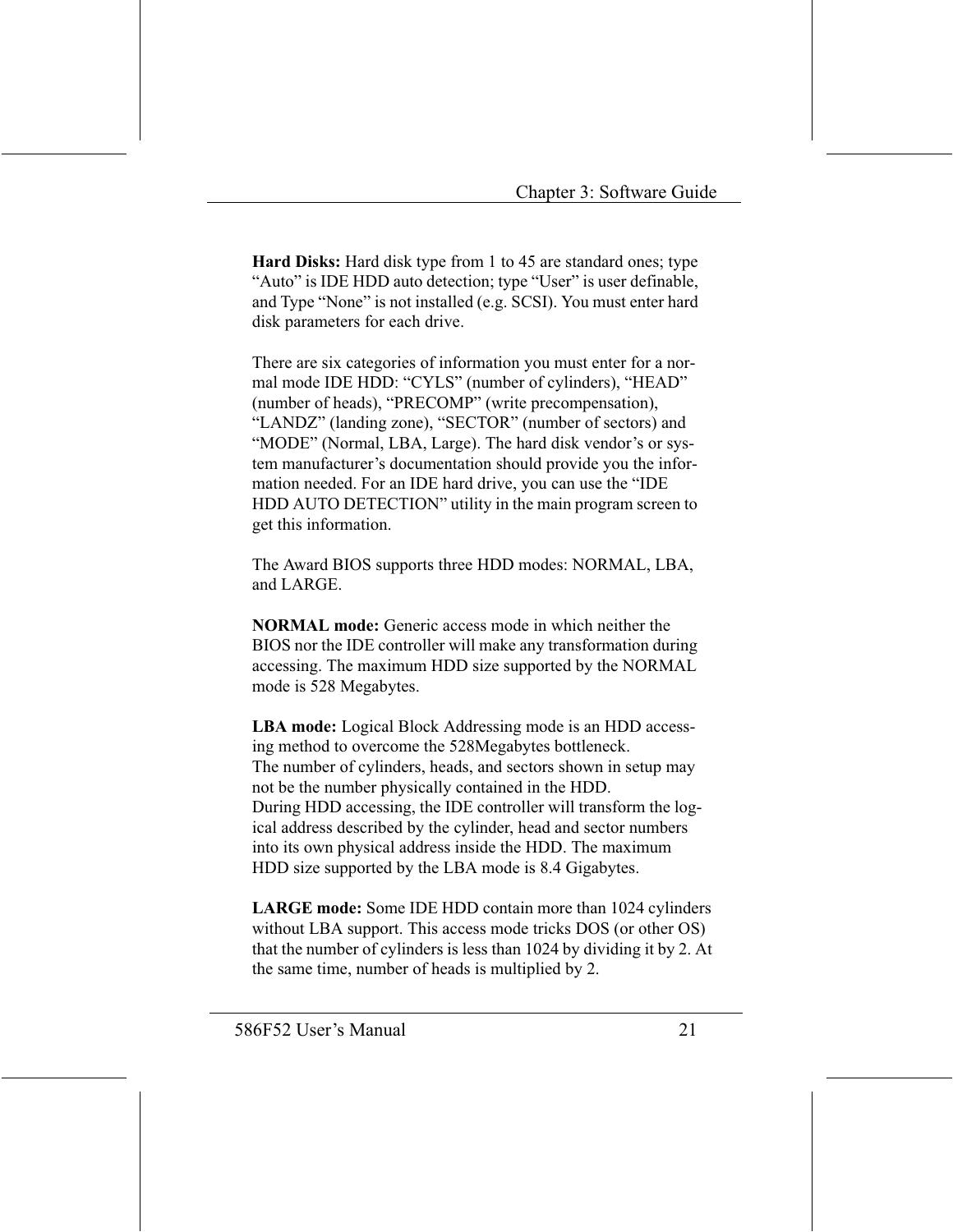A reverse transformation process will be made inside INT13h in order to accessing the right HDD address. The maximum HDD size supported by the LARGE mode is 1 Gigabytes.

Note: To support LBA or LARGE mode, there must be some softwares involved. All these softwares are located in the Award HDD Service Routine "INT13h". It may fail to access a HDD with LBA or LARGE modes selected if you are running under an Operating System which replaces the whole INT13h.

**Floppy Drive A and Floppy Drive B:** The options are: "360K, 5.25 in.", "1.2M, 5.25in.", "720K, 3.5in.", "1.44M, 3.5in.", "2.88M, 3.5in." and "None (Not Installed)". Not Installed could be used as an option for diskless workstations.

Video: Options are "Mono Monochrome", "CGA40", "CGA80" and "EGA/VGA".

**Halt on:** Controls whether the system stops in the case of an error. The options are "All Errors", "No Errors", "All, But Keyboard", "All, But Diskette" and "All, But Disk/Key".

After you have made your selections, exit to the main program screen by pressing the <ESC> key.

### **BIOS Features Setup**

Selecting "BIOS FEATURES SETUP" on the main program screen displays this menu: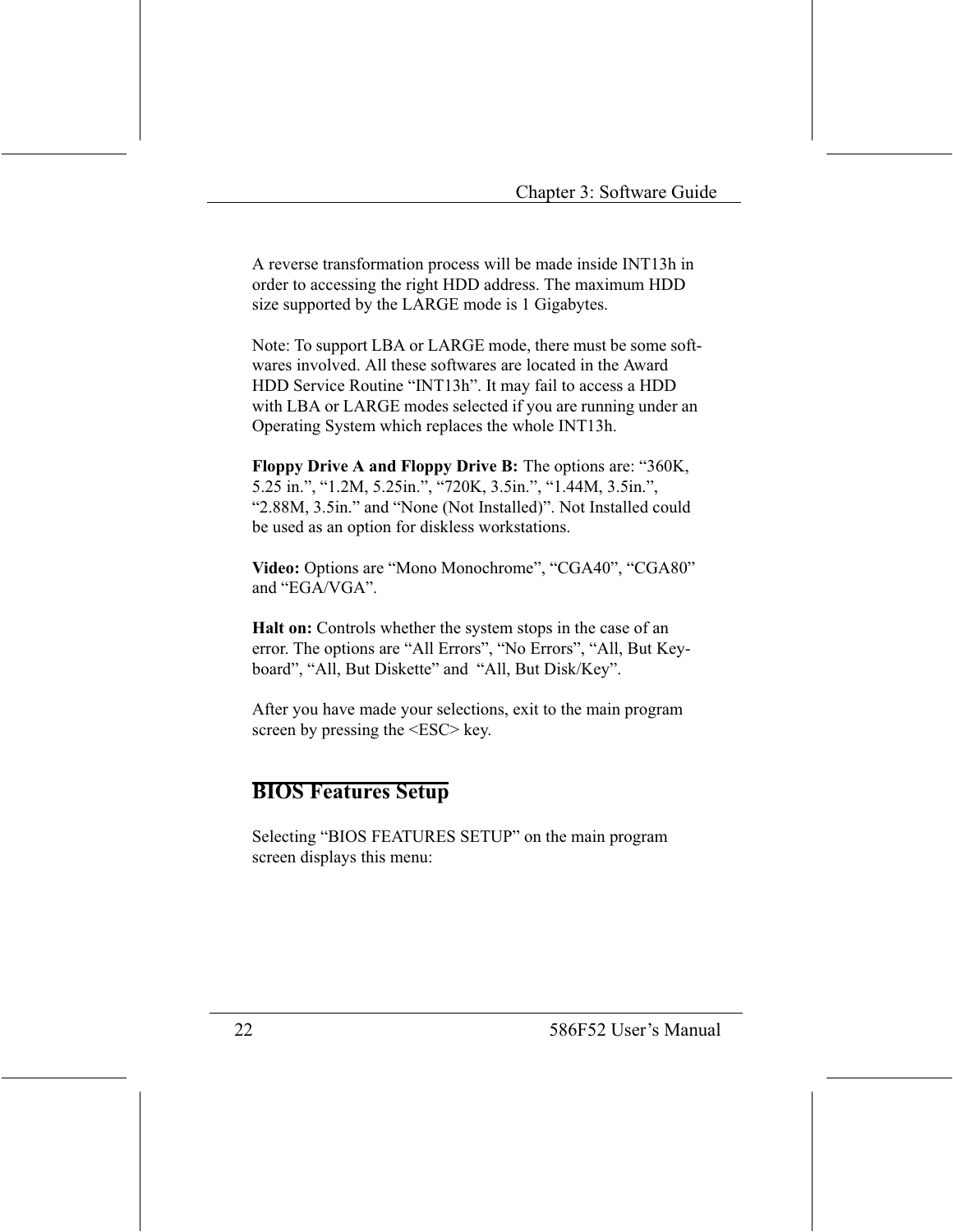#### **BIOS Features Setup Screen**

| ROM PCI/ISA BIOS (2A59CF2H)<br><b>BIOS FEATURES SETUP</b><br>AWARD SOFTWARE, INC.                                                                |                                                                |                                                                                                                                                                                                                                                          |  |  |  |  |
|--------------------------------------------------------------------------------------------------------------------------------------------------|----------------------------------------------------------------|----------------------------------------------------------------------------------------------------------------------------------------------------------------------------------------------------------------------------------------------------------|--|--|--|--|
| Virus Warning                                                                                                                                    | : Disabled                                                     | Video BIOS Shadow<br>: Enabled                                                                                                                                                                                                                           |  |  |  |  |
| CPU Internal Cache<br>External Cache                                                                                                             | ∙ Enabled<br>: Enabled                                         | C8000-CBFFF Shadow<br>: Disabled<br>CC000-CFFFF Shadow<br>: Disabled<br>D0000-D3FFF Shadow<br>: Disabled                                                                                                                                                 |  |  |  |  |
| <b>Ouick Power On Self Test</b><br><b>Boot Sequence</b><br>Swap Floppy Drive<br>Boot Up Floppy Seek<br>Boot Up NumLock Status<br>Gate A20 Option | : Enabled<br>C, A<br>: Disabled<br>: Enabled<br>: On<br>: Fast | D4000-D7FFF Shadow<br>: Disabled<br>D8000-DBFFF Shadow<br>: Disabled<br>DC000-DFFFF Shadow<br>: Disabled<br>E0000-E3FFF Shadow<br>: Disabled<br>E4000-E7FFF Shadow<br>: Disabled<br>E8000-EBFFF Shadow<br>: Disabled<br>EC000-EFFFF Shadow<br>: Disabled |  |  |  |  |
| <b>Typematic Rate Setting</b><br>Typematic Rate (Chars/Sec)<br>Typematic Delay (Msec)                                                            | : Disabled<br>:6<br>: 250                                      | ESC: Ouit<br>:Select Item<br>PU/PD/+/-: Modify<br>: Help<br>F1<br>F5<br>: Old Values<br>(Shift) F2: Color                                                                                                                                                |  |  |  |  |
| Security Option                                                                                                                                  | : Setup                                                        | F6<br>: Load BIOS Defaults<br>F7<br>: Load Setup Defaults                                                                                                                                                                                                |  |  |  |  |

The following explains the options for each features:

Virus Warning: The Virus Warning's default setting is "Disabled". When enabled, any attempt to write the boot sector and partition table will halt the system and cause a warning message to appear. If this happens, you can use an anti-virus utility on a virus free, bootable floppy diskette to reboot and clean your system.

**CPU Internal Cache:** the default setting is "Enabled". This Setting enables the CPU internal cache.

**External Cache:** The default setting is "Enabled". This setting enables the external cache.

**Quick Power On Self Test:** The default setting is "Enabled". If enabled, this will skip some diagnostic checks during the Power On Self Test (POST) to speed up booting process.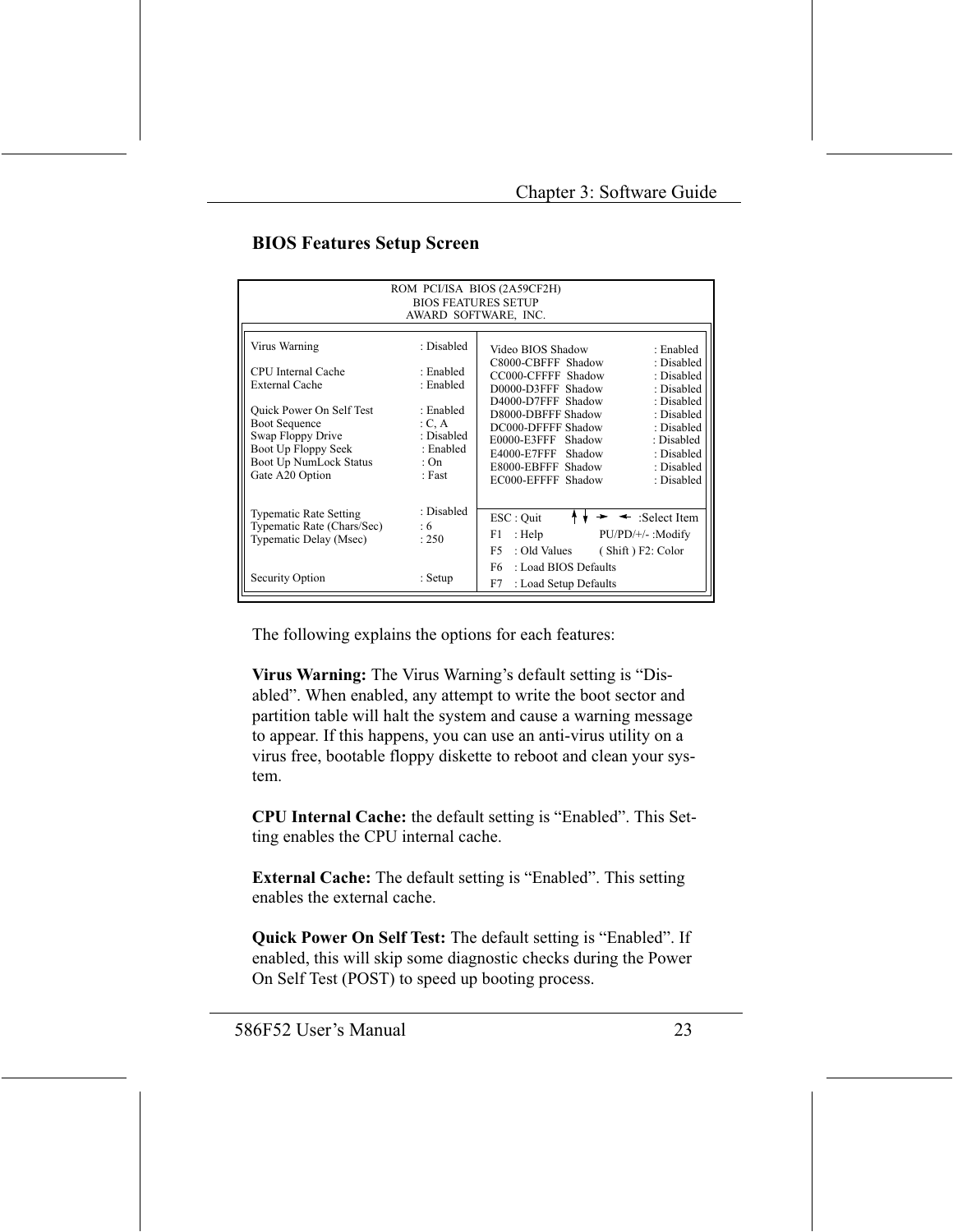**Boot Sequence:** The default setting is "C,A"; the other option is "A,C". The BIOS will load the operating system from the disk drives in the sequence selected here.

**Swap Floppy Drive:** The default setting is "Disabled". This setting gives you an option to swap A and B floppy disks. Normally the floppy drive A is the one at the end of the cable, if you set this option to "Enabled", the drive at the end of the cable will be swapped to B.

**Boot Up Floppy Seek:** The defaults setting is "Enabled". When enabled, the BIOS will check whether there is a floppy disk drive installed.

**Boot Up Numlock Status:** The default setting is "On". If set "Off", the cursor controls will function on the numeric keypad.

Gate A20 Option: the defaults setting is "Fast". This is the optimal setting for the mainboard. The other option is "Normal".

**Typematic Rate Setting:** The default setting is "Disabled". If enabled, you can set the typematic Rate and typematic Delay.

**Typematic Rate (Chars/Sec):** This setting controls the speed at which the system registers repeated keystrokes. The choices range from 6 to 30 Chars/Sec. The default setting is "6 Chars/  $Sec$ .

**Typematic Delay (Msec):** This setting controls the time between the display of the first and second characters. There are four delay choices: 250ms, 500ms, 750ms and 1000ms. The default setting  $is 250ms.$ 

Security Option: This setting controls the password feature. The options are "Setup" and "System". Select "Setup" will protect the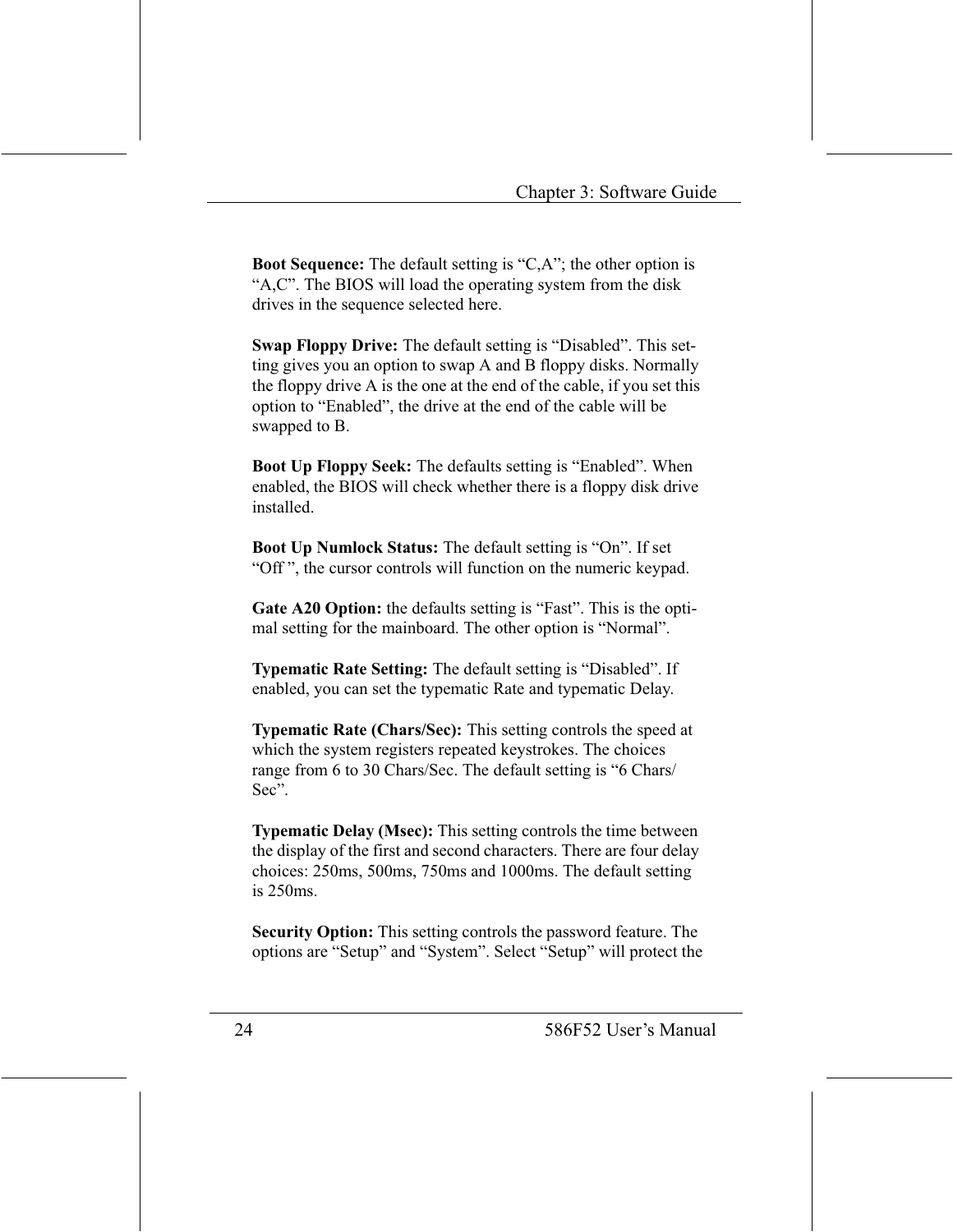configuration settings from being tampered with. Select "System" if you want to use password feature every time the system boots up. The default setting is "Setup". You can create your password by using the "PASSWORD SETTING" utility on the main program screen.

Video BIOS Shadow: The default setting is 'Enabled". When enabled, the ROM BIOS on the video display card is copied into system DRAM to enhance performance.

**C8000-CBFFF Shadow to EC000-EFFFF Shadow:** The default setting for the shadow feature is "Disabled". When enabled, the ROM with the specific address is copied into system DRAM. It will also reduce the size of memory available to the system.

After you have made your selection in the BIOS FEATURES SETUP, press the  $\langle$ ESC $>$  key to go back to the main program screen.

### **Chipset Features Setup**

Selecting "CHIPSET FEATURES SETUP" on the main program screen displays this menu: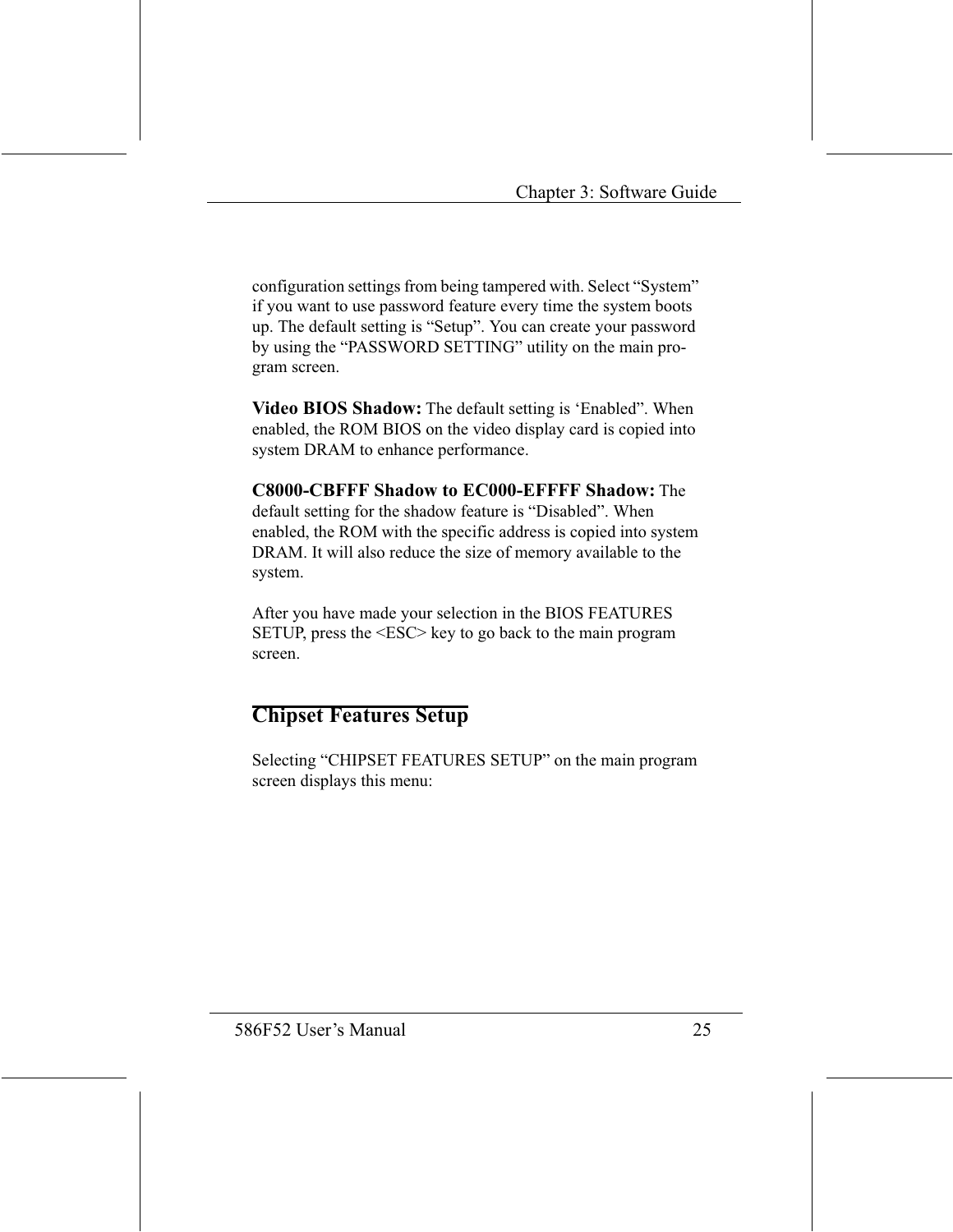|                                                                                                                                                                                                                                                                                                                                        |                                                                                                                                                                             | ROM PCI/ISA BIOS (2A59CF2H)                                                                                                                                                                                                                     |                                                                                                                          |  |  |
|----------------------------------------------------------------------------------------------------------------------------------------------------------------------------------------------------------------------------------------------------------------------------------------------------------------------------------------|-----------------------------------------------------------------------------------------------------------------------------------------------------------------------------|-------------------------------------------------------------------------------------------------------------------------------------------------------------------------------------------------------------------------------------------------|--------------------------------------------------------------------------------------------------------------------------|--|--|
| <b>CHIPSET FEATURES SETUP</b>                                                                                                                                                                                                                                                                                                          |                                                                                                                                                                             |                                                                                                                                                                                                                                                 |                                                                                                                          |  |  |
|                                                                                                                                                                                                                                                                                                                                        |                                                                                                                                                                             | AWARD SOFTWARE, INC.                                                                                                                                                                                                                            |                                                                                                                          |  |  |
| DRAM RAS# Precharge Time<br>DRAM R/W Leadoff Timing<br>DRAM RAS To Cas Delay<br>DRAM Read Burst Timing<br><b>DRAM Write Burst Timing</b><br>System BIOS Cacheable<br>Video BIOS Cacheable<br>8 Bit I/O Recovering Time<br>16Bit I/O Recovering Time<br>Memory Hole At 15M-16M<br><b>IDE HDD Block Mode</b><br>IDE 32-bit Transfer Mode | : 4<br>: 8/6<br>$\therefore$ 3<br>$\frac{1}{2}$ x2222<br>$\pm x3333$<br>: Enabled<br>Enabled<br>÷.<br>$\therefore$ 3<br>$\frac{3}{2}$ Disable<br>: Enabled<br>Enabled<br>÷. | <b>PCI</b> Concurrency<br><b>PCI</b> Streaming<br><b>PCI</b> Bursting<br>Onboard FDD Controller<br>Onboard Serial Port 1<br>Onboard Serial Port 2<br>Onboard Parallel Port<br>Onboard Parallel Mode<br>Serial Port 1 MIDI<br>Serial Port 2 MIDI | : Disabled<br>Disabled<br>Enabled<br>: Enabled<br>COM1<br>COM <sub>2</sub><br>: 378H<br>: Normal<br>Disabled<br>Disabled |  |  |
| IDE Primary Master PIO<br><b>IDE Primary Slave</b> PIO<br><b>IDE Secondary Master PIO</b><br><b>IDE Secondary Slave PIO</b><br>On-Chip Primary PCI IDE<br>On-Chip Secondary PCI IDE<br>PCI Slot IDE 2nd Channel                                                                                                                        | $:$ Auto<br>: Auto<br>: Auto<br>: Auto<br>: Enabled<br>Enabled<br>$\mathbf{r}$<br>Disabled<br>٠                                                                             | $\text{ESC}:$ Quit<br>F1<br>: Help<br>F5<br>: Old Values<br>F6<br>: Load BIOS Defaults<br>F7<br>: Load Setup Defaults                                                                                                                           | :Select Item<br>PU/PD/+/-: Modify<br>(Shift) F2: Color                                                                   |  |  |

### **Chipset Features Screen**

This screen controls the settings for the board's chipset. All the entries on the screen are automatically configured. However, you can change it according to your operating environment.

The default settings of IDE PIO modes are "AUTO". Should you have problems running IDE drives with PIO mode set to "AUTO", you may try using a slower PIO mode. All IDE drives should work with PIO mode 0.

If you make any change for onboard FDD controller, serial ports and parallel port in this setup, save the change and turn off the system. After turning system on again the change will be effective

After you have made your selections in the CHIPSET FEA-TURES SETUP, press the <ESC> key to go back to the main program screen.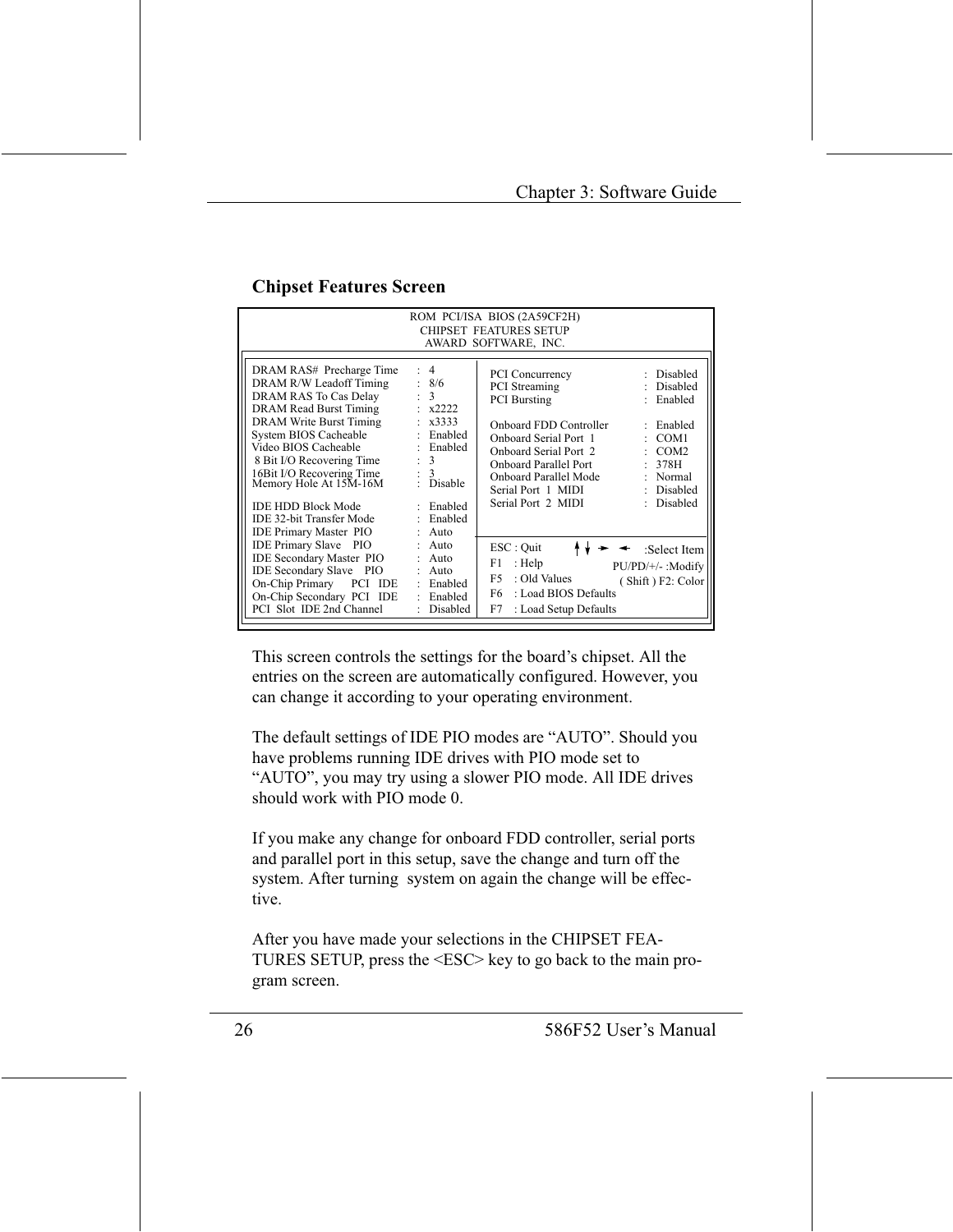### **Power Management Setup**

The power Management Setup controls the mainboard's "green" features.

Selecting "POWER MANAGEMENT SETUP" on the main program screen displays this menu:

| ROM PCI/ISA BIOS (2A59CF2H)<br>POWER MANAGEMENT SETUP<br>AWARD SOFTWARE, INC. |                                          |  |  |
|-------------------------------------------------------------------------------|------------------------------------------|--|--|
|                                                                               |                                          |  |  |
| : Disable<br>Power Management                                                 | $IRO3$ (COM 2)<br>$:$ OFF                |  |  |
| PM Control by APM : No                                                        | IRO4 $(COM1)$<br><b>OFF</b>              |  |  |
| Video Off Method<br>: $V/H$ SYNC+Blank                                        | $IRO5$ (LPT 2)<br>OFF                    |  |  |
|                                                                               | IRQ6 (Floppy Disk)<br>OFF                |  |  |
| Doze Mode<br>: Disable                                                        | $IRO7$ (LPT 1)<br>$\therefore$ OFF       |  |  |
| Standby Mode : Disable                                                        | IRO8 (RTC Alarm)<br>$:$ OFF              |  |  |
| Suspend Mode : Disable                                                        | IRO9 (IRO2 Redir)<br><b>OFF</b>          |  |  |
| <b>HDD Power Down</b><br>: Disable                                            | IRO10 (Reserved)<br><b>OFF</b>           |  |  |
|                                                                               | $:$ OFF<br>IRO11 (Reserved)              |  |  |
| IRQ3 (Wake-Up Event)<br><b>OFF</b><br>÷.                                      | $:$ OFF<br>$IRO12$ ( $PS/2$ Mouse)       |  |  |
| IRQ4 (Wake-Up Event):<br><b>OFF</b>                                           | <b>OFF</b><br>IRO13 (Coprocessor)        |  |  |
| $IRQ8$ (Wake-Up Event) $\cdot$<br>OFF                                         | OFF<br>IRO14 (Hard Disk)<br><b>OFF</b>   |  |  |
| IRQ12(Wake-Up Event) :<br>OFF                                                 | IRQ15 (Reserved)                         |  |  |
|                                                                               | ESC : Quit<br>:Select Item               |  |  |
| **<br>$* *$<br>PM Events                                                      | F1<br>: Help<br>PU/PD/+/- :Modify        |  |  |
| COM Ports Accessed<br><b>OFF</b>                                              | F5.<br>: Old Values<br>(Shift) F2: Color |  |  |
| <b>LPT Ports Accessed</b><br>$\therefore$ OFF                                 | : Load BIOS Defaults<br>F6 =             |  |  |
| $:$ OFF<br>Drive Ports Accessed                                               | F7<br>: Load Setup Defaults              |  |  |
|                                                                               |                                          |  |  |

**Power Management:** This setting controls the system Doze, System Standby and System Suspend Timer features. There are four options.

**User Define:** Allow you to customize all power saving timer features.

**Optimize:** This is recommended setting for general use.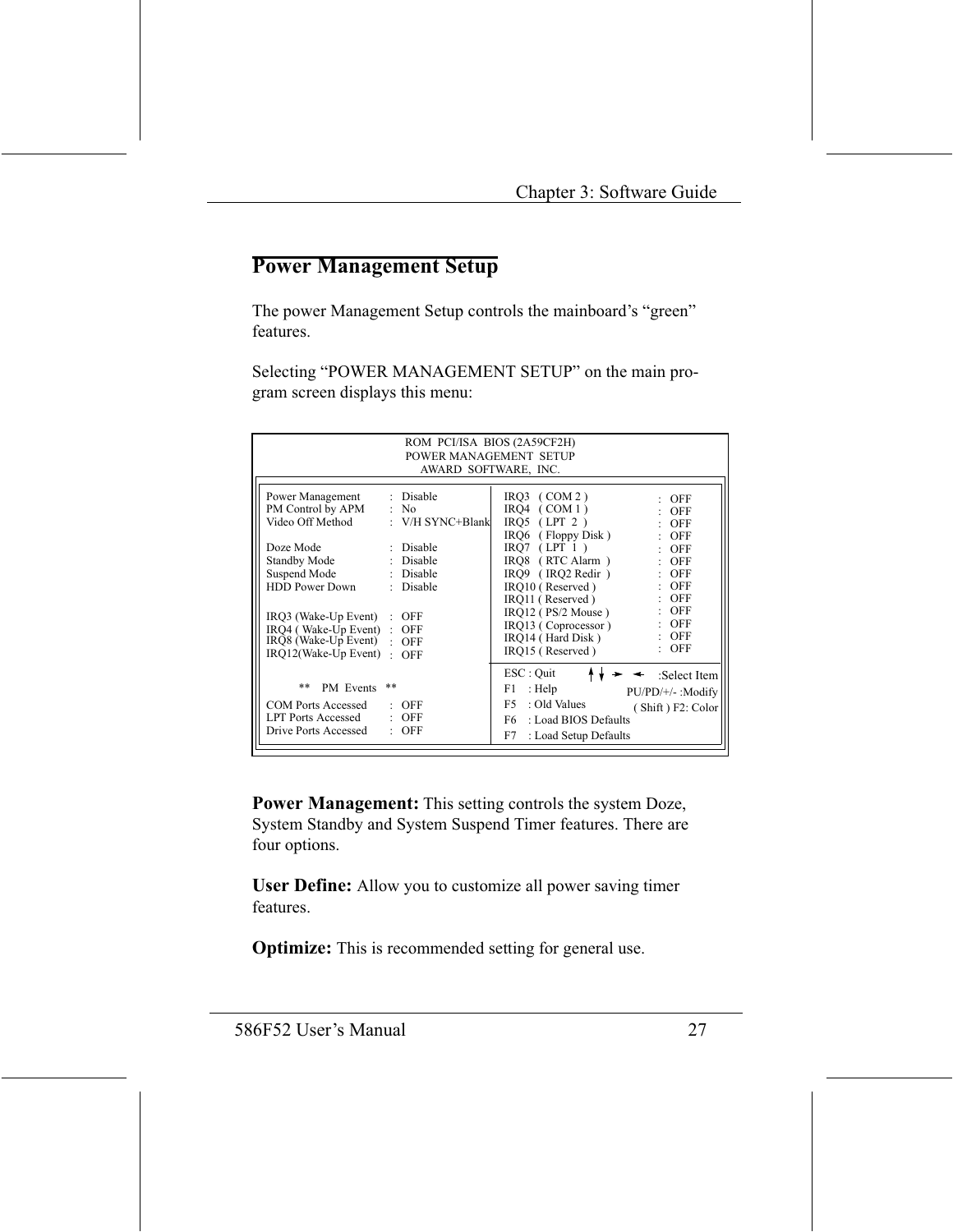Test/Demo: This is for test/demonstration purpose.

**Disable:** Disable the power management features.

**PM Control by APM:** The default setting is "No". If set to "Yes", system BIOS will wait for APM's prompt before it enters any PM mode.

Note: If your system power management is controlled by APM and there is a task running, the APM will not prompt the BIOS to enter any power saving mode after time out.

Video Off Method: This setting controls the Video off method in power saving mode. The default setting is "V/HSYNC+Blank" This setting disables V/H SYNC signals and blanks the screen in power saving mode. Other options are "Blank Screen" and "DPMS".

System Doze: Options are from "1 Min" to "1 Hour" and "Disable". The system speed will change from turbo to slow if no Power Management events occur for a specified length of time. The system will return to full power when a Wake-Up event is detected

System Standby: Options are from "1 Min" to "1 Hour" and "Disable". The system speed will change from turbo to slow and the video signal will be suspended if no Power Management events occur for a specified length of time. Full power function will return when a Wake-Up event is detected.

System Suspend: Options are from "1 Min" to "1 Hour" and "Disable". The CPU clock will be stopped and the video signal will be suspended if no Power Management events occur for a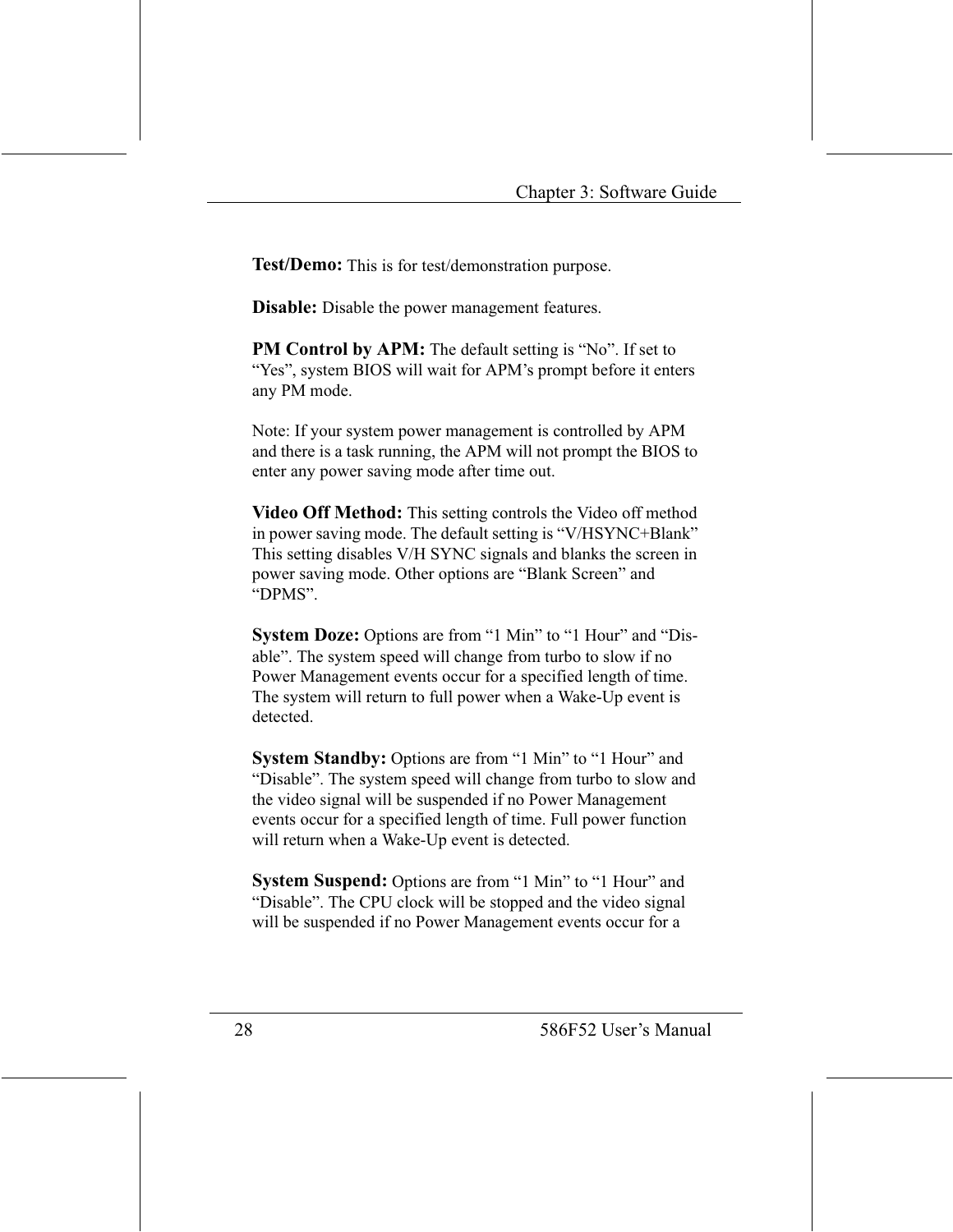specified length of time. Full power function will return when a Wake-Up event is detected.

**HDD Power Down:** Options are from "1 Min" to "15 Min" and "Disable". The IDE hard drive will spin down if it is not accessed within a specified length of time.

**Wake-Up Events:** When a hardware event is enabled, the occurrence of a corresponding event will return the system to full speed.

PM Events: when a hardware event is enabled, the occurrence of a corresponding event will prevent the system from entering any PM mode.

After you have made your selection in the POWER MANAGE-MENT SETUP, press the <ESC> key to go back to the main program screen.

### **PCI Configuration Setup**

Both the ISA and PCI buses on the mainboard use system IRQ's. You must set up the IRO assignments correctly thru the PCI Configuration Setup utility, otherwise the mainboard will not work properly.

Selecting "PCI CONFIGURATION SETUP" on the main program screen displays this menu: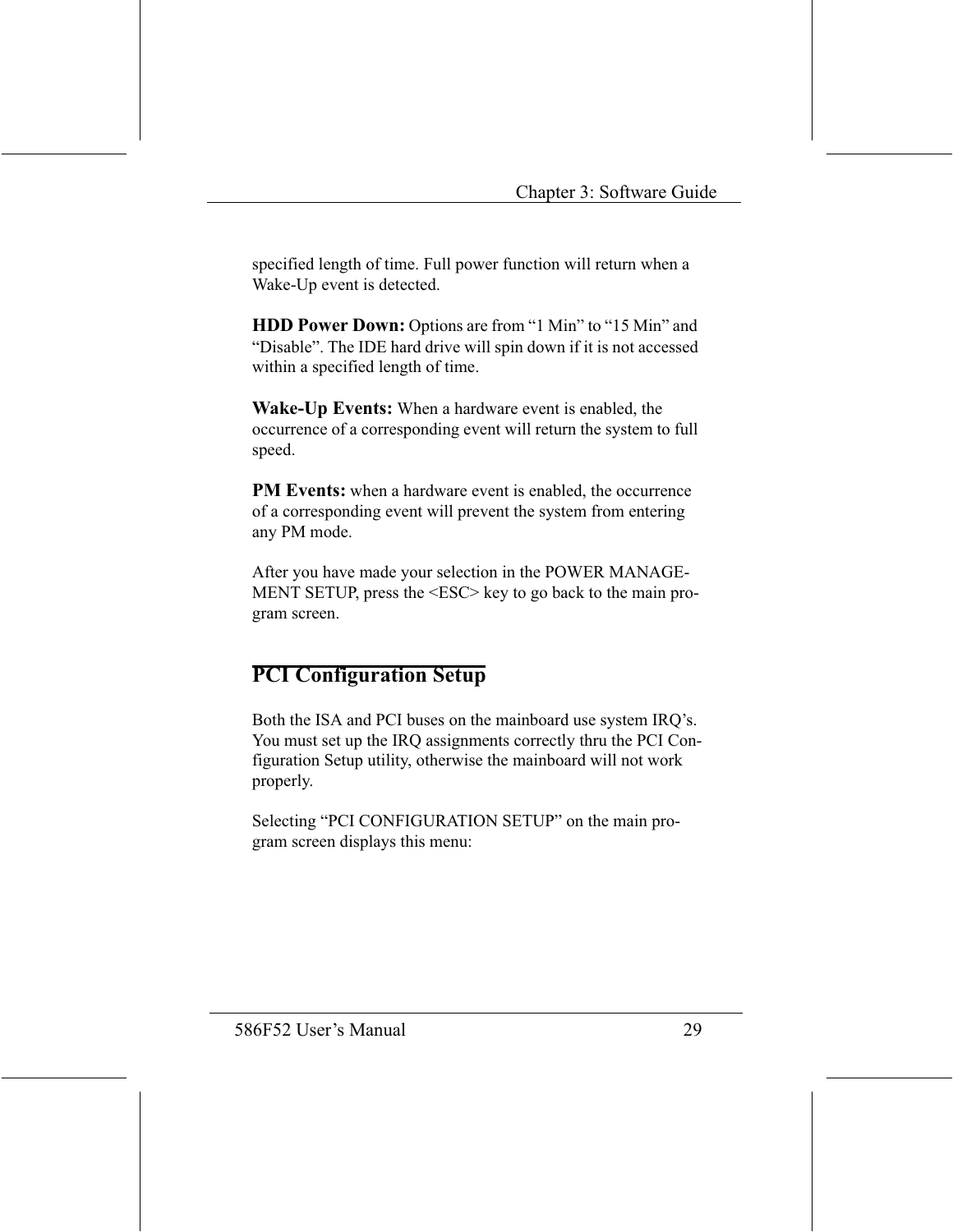| ROM PCI/ISA BIOS (2A59CF2H)<br>PCI CONFIGURATION SETUP<br>AWARD SOFTWARE, INC.                                                                                                                                                                                                                      |                                                                                                                               |                                                                                                                                                                                   |
|-----------------------------------------------------------------------------------------------------------------------------------------------------------------------------------------------------------------------------------------------------------------------------------------------------|-------------------------------------------------------------------------------------------------------------------------------|-----------------------------------------------------------------------------------------------------------------------------------------------------------------------------------|
| PnP BIOS Auto Config<br>$Slot$ 1 Using INT#<br>Slot 2 Using INT#<br>Slot $3$ Using INT#<br>$Slot$ 4 Using INT#<br>1st Available IRO<br>2nd Available IRO<br>3rd Available IRO<br>4th Available IRO<br>PCI IRQ Actived By<br>PCI IDE IRQ Map To : PCI-AUTO<br>Primary IDE INT#<br>Secondary IDE INT# | : Disabled<br>: AUTO<br>: AUTO<br>: AUTO<br>: AUTO<br>$\cdot$ 9<br>: 10<br>: 11<br>: 12<br>: Level<br>: $A$<br>$\therefore$ B | $\text{ESC}:$ Quit<br>:Select Item<br>: Help<br>F1<br>PU/PD/+/- :Modify<br>: Old Values<br>F5<br>(Shift) F2: Color<br>: Load BIOS Defaults<br>F6 =<br>F7<br>: Load Setup Defaults |

### **PCI Configuration Screen**

Each PCI slot has four interrupts, "INT A", "INT B", "INT C" and "INT D" which could be connected to IRQ thru a hardware router in the Chipset. When you install a PCI expansion card which requires an "IRQ" (ISA interrupts IRQ 3, 4, 5, 7, 9, 10, 11, 12, 14 and 15) to operate, you must route the "INT" which is used by PCI expansion card to the proper IRQ.

### **PCI Expansion Card (Except PCI IDE) Installation**

- 1. Set "INT" to each PCI slot.
	- a. If the PCI expansion card is compliant to PCI plug and play specification, select "AUTO".
	- b. If the PCI expansion card is not compliant to PCI plug and play specification, select "INT n" which is used by the expansion card.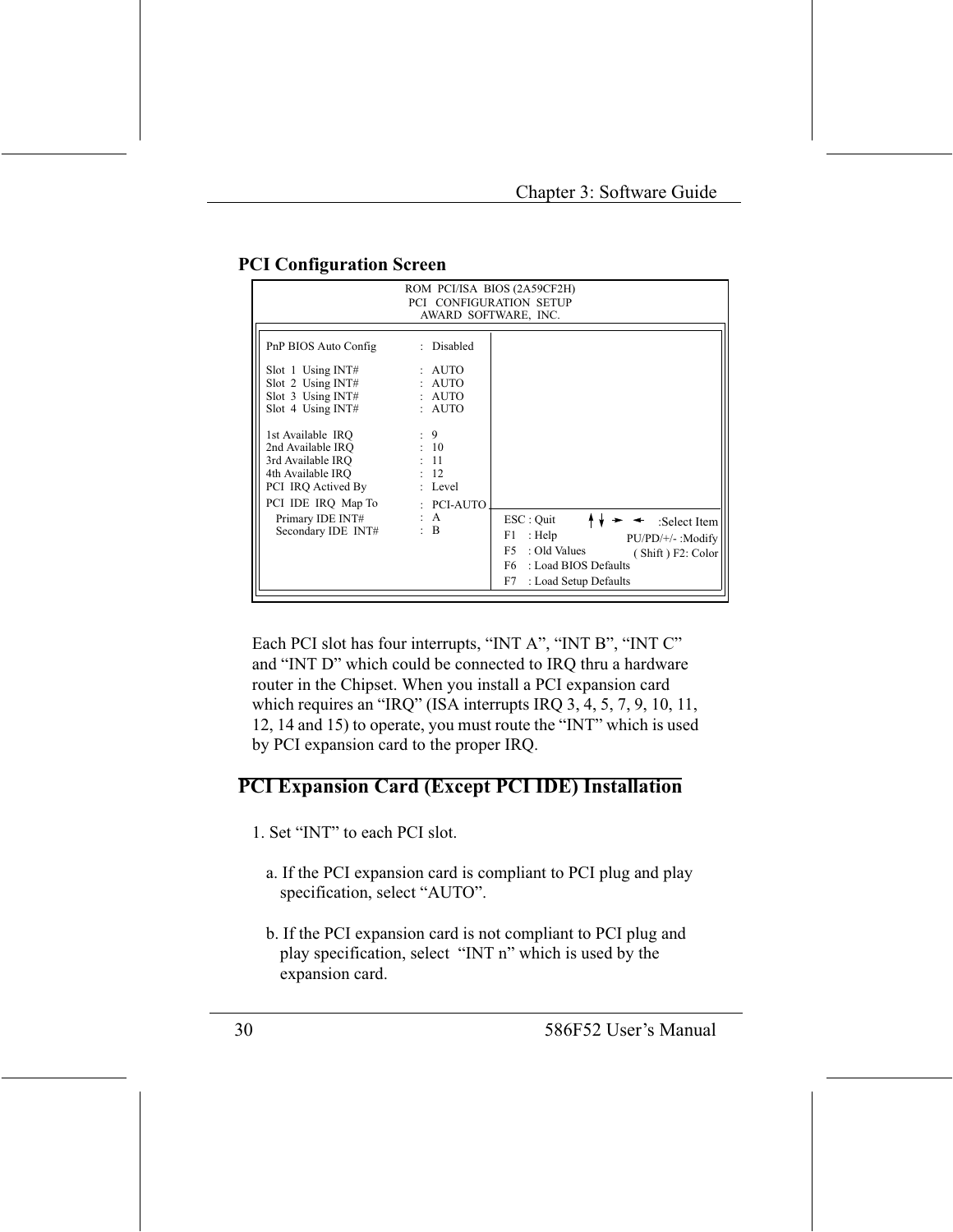- 2. Set the priority of available "IRQ's" (NA, IRQ 3, 4, 5, 7, 9, 10, 11, 12, 14 and 15), do not select IRO14 and/or IRO15 when an ISA or PCI IDE card is installed on the mainboard. When system boots up, the BIOS will scan the PCI expansion cards starting from slot1 then slot 2, 3, 4. If a PCI expansion card exists and requires an IRQ to operate, the BIOS will assign an available IRQ to it in the sequence of all available IRQ's.
- 3. Select INT Level or Edge trigger.

#### **Example:**

- Install a PCI expansion card which is compliant to PCI plug and play specification on slot 3. The PCI expansion card requires IRQ 11 to operate.
- Install a PCI expansion card which is not compliant to PCI plug and play specification on the slot2. The PCI expansion card uses INT A and requires IRQ 9 to operate.
- Install a PCI expansion card which does not require IRQ to operate on slot 4.
- The setting is as follows: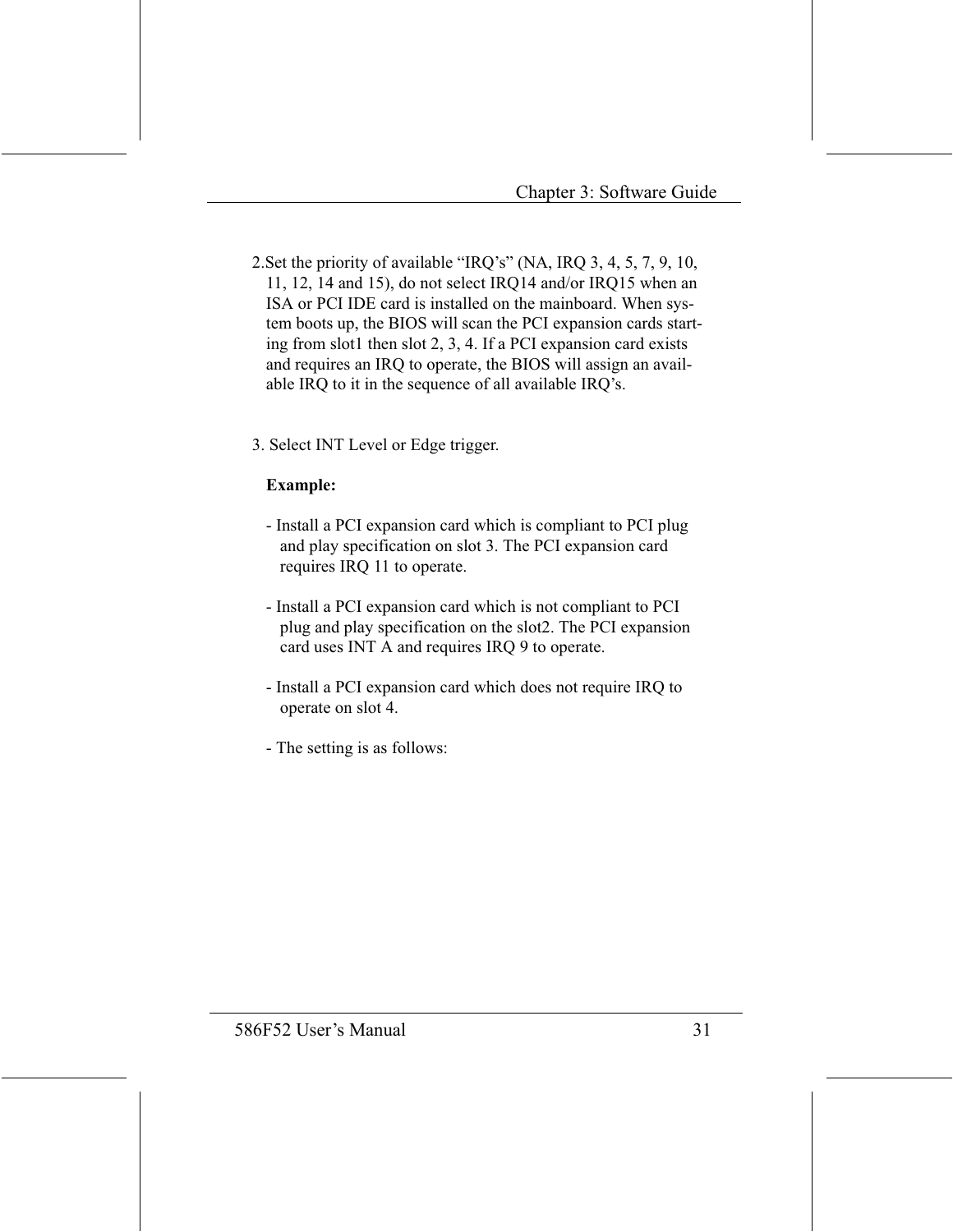| ROM PCI/ISA BIOS (2A59CF2H)<br><b>PCI CONFIGURATION SETUP</b><br>AWARD SOFTWARE, INC.                                                                                                                                                                                                      |                                                                                                                                               |                                                                                                                                             |
|--------------------------------------------------------------------------------------------------------------------------------------------------------------------------------------------------------------------------------------------------------------------------------------------|-----------------------------------------------------------------------------------------------------------------------------------------------|---------------------------------------------------------------------------------------------------------------------------------------------|
| PnP BIOS Auto Config<br>$Slot$ 1 Using INT#<br>Slot 2 Using $INT#$<br>$Slot$ 3 Using INT#<br>$Slot$ 4 Using INT#<br>1st Available IRO<br>2nd Available IRO<br>3rd Available IRO<br>4th Available IRO<br>PCI IRQ Actived By<br>PCI IDE IRQ Map To<br>Primary IDE INT#<br>Secondary IDE INT# | : Disabled<br>: AUTO<br>$: \quad \text{INTA}$<br>: AUTO<br>: AUTO<br>$\cdot$ 9<br>: 11<br>: NA<br>: NA<br>: Level<br>: PCI-AUTO<br>: A<br>: B | ESC : Quit<br>:Select Item<br>: Help<br>F1<br>$PU/PD/+/-$ : Modify<br>: Old Values<br>F5<br>(Shift) F2: Color<br>: Load BIOS Defaults<br>F6 |
|                                                                                                                                                                                                                                                                                            |                                                                                                                                               | F7<br>: Load Setup Defaults                                                                                                                 |

### **PCI IDE Installation**

If a PCI IDE Card which uses ISA IRQ directly thru a paddle card is installed on ISA slot, set "ISA" for the option "PCI IDE IRQ Map To". If a PCI IDE Card uses PCI "INT", and it is compliant to PCI plug and play specification, set "PCI-AUTO" for the option "PCI IDE IRQ Map To", otherwise set "PCI-SLOT n" (PCI-SLOT 1, PCI-SLOT 2, PCI-SLOT 3 or PCI-SLOT 4) depends on which slot the PCI IDE Card is installed.

Only INT A and INT B are available for a PCI IDE Card, therefore you must set the PCI IDE Card's primary interrupt to INT A and secondary interrupt to INT B. The INT A is routed to IRQ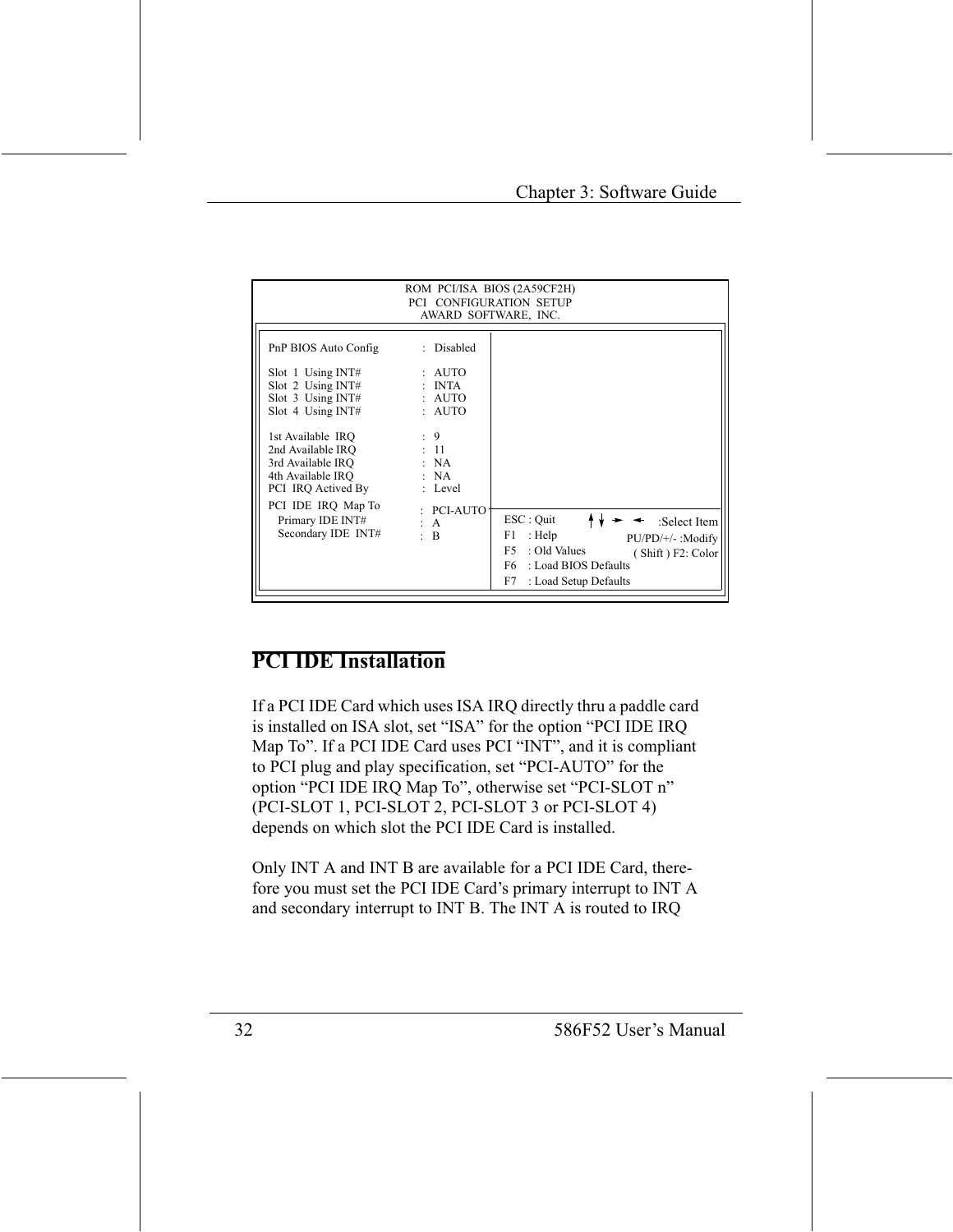14 and the INT B is routed to IRQ 15 thru a hardware router in the chipset.

### **Load BIOS Defaults**

This is useful if you are having problems with your mainboard and need to debug or troubleshoot the system.

The defaults loaded only affect the BIOS Features Setup, Chipset Features Setup, Power Management Setup and PCI Configuration Setup. There is no effect on the Standard CMOS Setup. To use this feature, highlight on the main screen and press <Enter>. A line will appear on the screen asking if you want to load the BIOS default values. Press the  $\langle Y \rangle$  key and then press  $\langle$ Enter $\rangle$  key if you want to load the BIOS defaults. Press <N> if you don't want to proceed.

### **Load Setup Defaults**

"LOAD SETUP DEFAULTS" loads optimal settings which are stored in the BIOS ROM.

The defaults loaded only affect the BIOS Features Setup and Chipset Features Setup, Power Management Setup and PCI configuration setup. There is no effect on the Standard CMOS Setup. To use this feature, highlight on the main screen and press <Enter>. A line will appear on screen asking if you want to load the Setup default values. Press the  $\langle Y \rangle$  key and then press the  $\leq$ Enter> key if you want to load the Setup defaults. Press  $\leq N$ > if you don't want to proceed.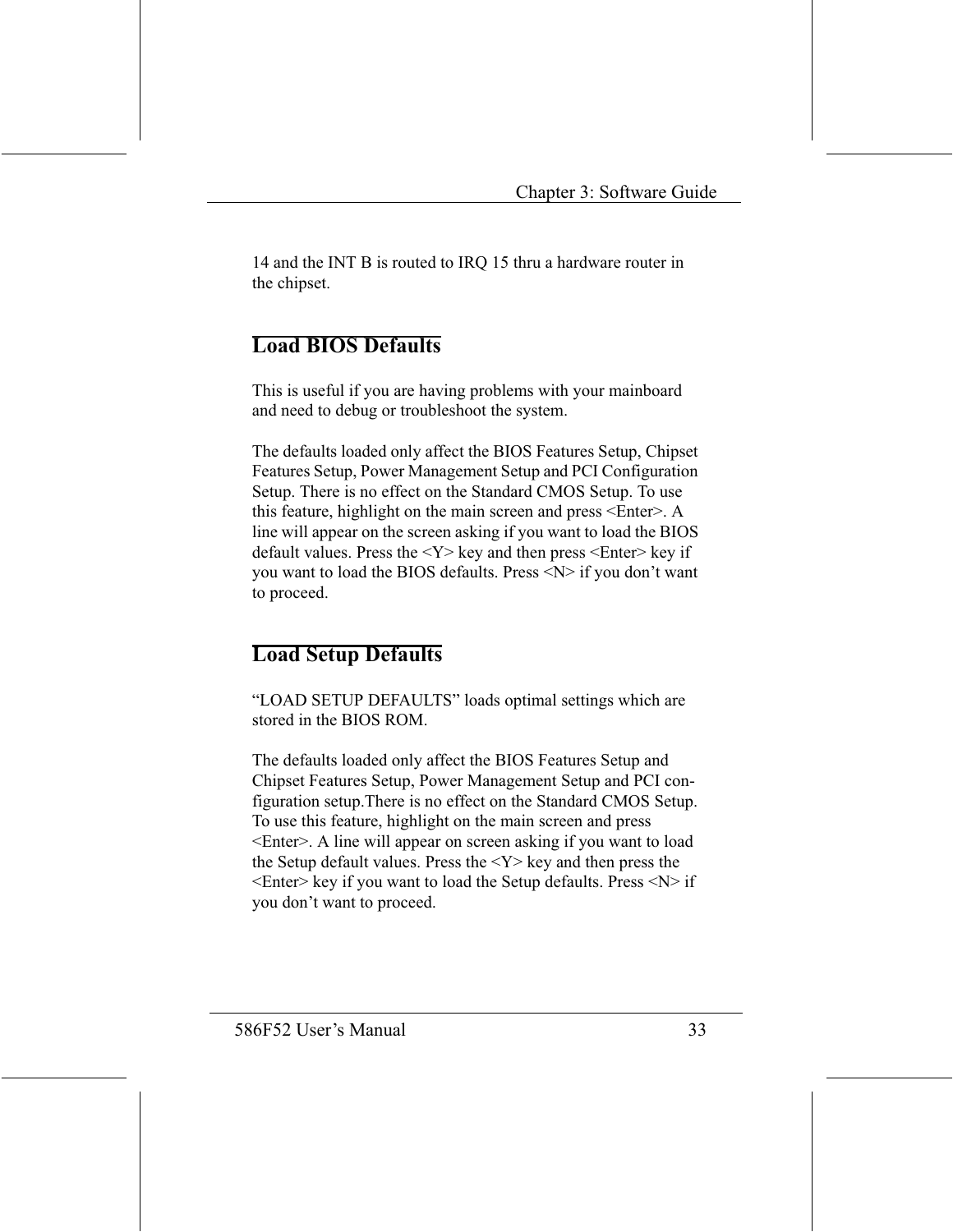### **Password Setting**

The "PASSWORD SETTING" utility sets the password. The mainboard is shipped with the password disabled. If you want to change the password, you must first enter current password. Then at the prompt enter your new password. The password is case sensitive and you can use up to 8 alphanumeric characters, press  $\leq$ Enter $\geq$  after entering the password. At the next prompt, confirm the new password by typing it and pressing <Enter> again.

To disable the password, press the <Enter> key instead of entering a new password when the "Enter Password" dialog box appears. A message will appear confirming that the password is disabled

Note:

If you forget your password, the only way to solve this problem is to discharge the CMOS memory by turning power off and placing a shunt on the JP18 to short pin 1 and pin 2 for 5 seconds, then removing the shunt.

## **IDE HDD Auto Detection**

If your system has an IDE hard drive, you can use this utility to detect its parameters and enter them into the Standard CMOS Setup automatically.

If the auto-detected parameters displayed do not match the ones that should be used for your hard drive, do not accept them. Press the <N> key to reject the values and enter the correct ones manually on the Standard CMOS Setup screen.